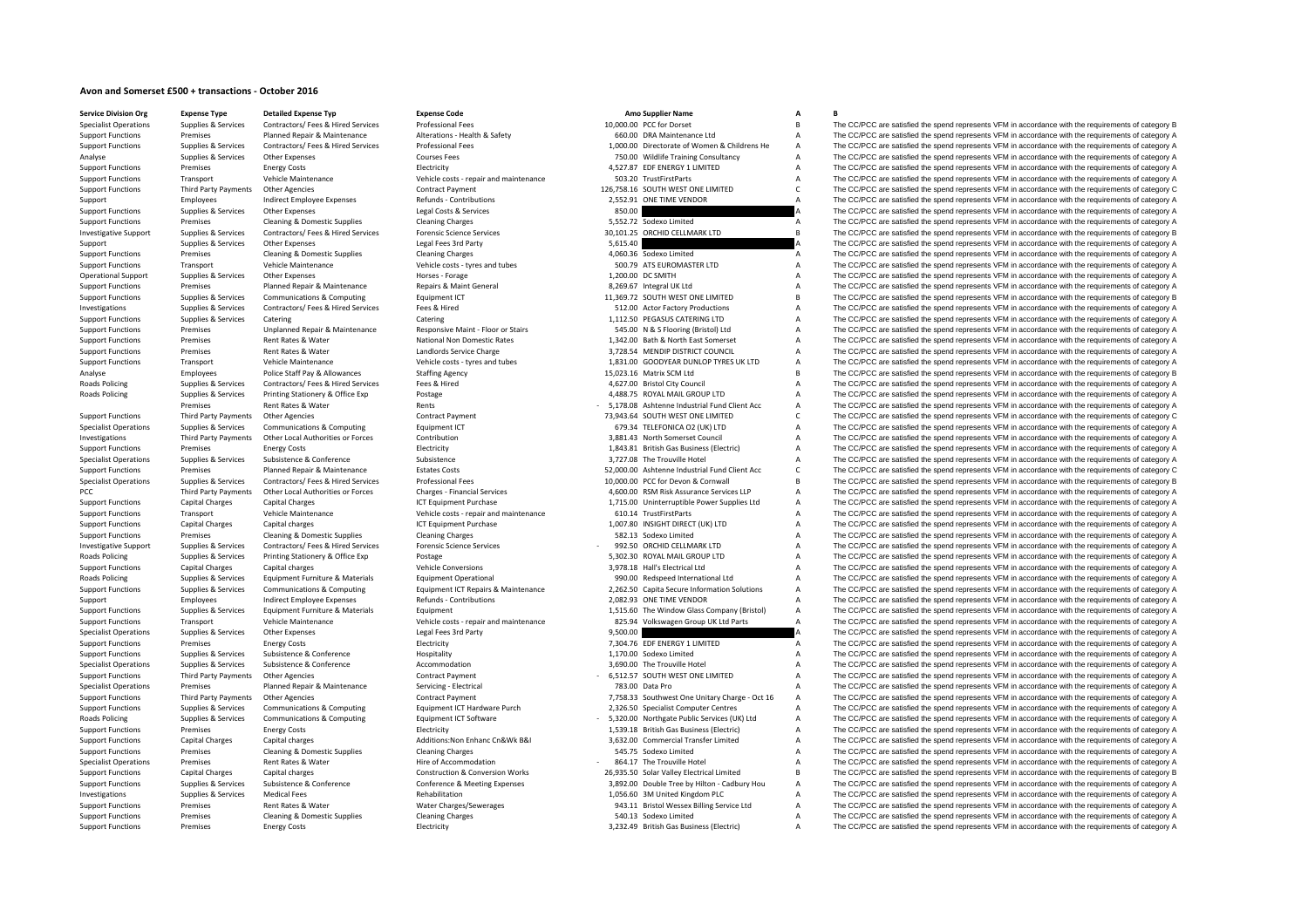**Roads Policing Roads Policing** Criminal JusticePCC Third Party Payments **Roads Policing** Roads**Roads Policing Roads Policing** 

Support Functions Premises Cleaning & Domestic Supplies Cleaning Charges Cleaning Charges Cleaning Charges Cleaning Charges Cleaning Charges Cleaning Charges Cleaning Charges S98.34 Sodexo Limited A The CC/PCC are satisfie Support Functions Supplies & Services Communications & Computing Equip ICT - Telephones/pagers 2,465.00 Endpoint. Projects Ltd A The CC/PCC are satisfied the spend represents VFM in accordance with the requirements of cate Investigative Support Supplies & Services Contractors/ Fees & Hired Services Forensic Science Services 9,723.50 ArroGen Forensics Ltd <sup>A</sup> The CC/PCC are satisfied the spend represents VFM in accordance with the requirements of category A Support Functions Transport Vehicle Maintenance Vehicle Costs - fuel 29,215.62 Arval UK Ltd B The CC/PCC are satisfied the spend represents VFM in accordance with the requirements of category B Vehicle Maintenance Vehicle Transport Vehicle Maintenance Vehicle costs ‐ repair and maintenance 664.50 MJ Fews Ltd A The CC/PCC are satisfied the spend represents VFM in accordance with the requirements of category A Support Functions Premises Cleaning & Domestic Supplies Cleaning Charges Cleaning Charges Cleaning Charges Cleaning Charges Cleaning Charges Cleaning Charges A The CC/PCC are satisfied the spend represents VFM in accordanc Support Functions Capital Charges Capital charges 16,1951 CT Equipment Purchase 16,351.00 SOUTHWEST ONE ICT B The CC/PCC are satisfied the spend represents VFM in accordance with the requirements of category B<br>Support Func Support Functions Capital Charges Capital charges Support The COLOGIC Capital Charges Capital charges Capital charges Support Purchase 3,942.02 INSIGHT DIRECT (UK) LTD A The CC/PCC are satisfied the spend represents VFM in Support Functions Supplies & Services Communications & Computing Equipment ICT Repairs & Maintenance 2,200.00 Recipero Ltd A The CC/PCC are satisfied the spend represents VFM in accordance with the requirements of category Analyse Third Party Payments Other Agencies Contribution Southoution Southout Southout Southout Southout Southout Southout A The CC/PCC are satisfied the spend represents VFM in accordance with the requirements of category Supplies & Services Equipment Furniture & Materials Equipment Operational Equipment Operational 1981 - 1,772.75 Northgate Public Services (UK) Ltd A The CC/PCC are satisfied the spend represents VFM in accordance with the Analyse Employees Police Staff Pay & Allowances Staffing Agency 11,851.79 Matrix SCM Ltd B The CC/PCC are satisfied the spend represents VFM in accordance with the requirements of category B Support Functions Employees Indirect Employee Expenses Reimbursements – Medical 1,800.00 Sarum Occupational Health Ltd A The CC/PCC are satisfied the spend represents VFM in accordance with the requirements of category A V Operational Support Supplies & Services Other Expenses Vet Fees & Supplies Vet Fees & Supplies Vet Fees & Supplies Vet The CAPCC are satisfied the spend represents VFM in accordance with the requirements of category A Supp Support Functions Transport Vehicle Maintenance Vehicle Costs - tyres and tubes 1,166.60 CABOT TYRE SERVICE LTD A The CC/PCC are satisfied the spend represents VFM in accordance with the requirements of category A Support Functions Premises Rent Rates & Water National Non Domestic Rates 13,543.00 South Gloucestershire B The CC/PCC are satisfied the spend represents VFM in accordance with the requirements of category B Support Functions Premises Energy Costs Electricity Electricity Electricity Electricity 13,627.09 EDF ENERGY 1 LIMITED B The CC/PCC are satisfied the spend represents VFM in accordance with the requirements of category B<br>D Dealing with the Public Supplies & Services Communications & Computing Airwave Airwave 92,682.61 AIRWAVE SOLUTIONS LTD C The CC/PCC are satisfied the spend represents VFM in accordance with the requirements of category C<br>S Support Functions Transport Vehicle Hire Hire Hire Hired Vehicle Costs 1,080.00 TOLLGATE HIRE LTD A The CC/PCC are satisfied the spend represents VFM in accordance with the requirements of category A Support Functions Supplies & Services Communications & Computing Equipment ICT Repairs & Maintenance 975.00 Capita Secure Information Solutions A The CC/PCC are satisfied the spend represents VFM in accordance with the req 1,140.00 Securitas Security Services (UK) Lt A The CC/PCC are satisfied the spend represents VFM in accordance with the requirements of category A<br>2.575.00 MENDIR DISTRICT COUNCIL A The CC/PCC are satisfied the spend repre Support Functions Premises Rent Rates & Water Rents Rents Rents Rents Rents Rents Rents 2,575.00 MENDIP DISTRICT COUNCIL A The CC/PCC are satisfied the spend represents VFM in accordance with the requirements of category A Support Functions Transport Vehicle Maintenance Vehicle Costs - repair and maintenance 2,118.78 SJ Cook & Sons Ltd A The CC/PCC are satisfied the spend represents VFM in accordance with the requirements of category A Operational Support Supplies & Services Contractors/ Fees & Hired Services Fees & Hired Heel Media Celes Alived Media 2,909.63 Arthur J Gallagher Insurance Broker A The CC/PCC are satisfied the spend represents VFM in acco The CC/PCC are satisfied the spend represents VFM in accordance with the requirements of category A Support Functions Premises Rent Rates & Water National Non Domestic Rates 1,093.00 Bristol City Council A The CC/PCC are satisfied the spend represents VFM in accordance with the requirements of category A Support Functions Capital Charges Capital Charges Capital Charges ICT Equipment Purchase 848.00 Uninterruptible Power Supplies Ltd A The CC/PCC are satisfied the spend represents VFM in accordance with the requirements of Support Functions Transport Vehicle Hire Vehicle Hire Hired Vehicle Costs 2,227.50 COUNTY CARS 2027.50 COUNTY CARS A The CC/PCC are satisfied the spend represents VFM in accordance with the requirements of category A Suppo Support Functions A The CC/PCC are satisfied the spend represents VFM in accordance with the requirements of category A The CC/PCC are satisfied the spend represents VFM in accordance with the requirements of category A Policing Supplies & Services Printing Stationery & Office Exp Stationery Stationery Stationery 1,520.00 TELE-TRAFFIC (UK) LTD A The CC/PCC are satisfied the spend represents VFM in accordance with the requirements of categ Investigations Supplies & Services Other Expenses Courses Fees Courses Fees 1,057.00 National Crime Agency A The CC/PCC are satisfied the spend represents VFM in accordance with the requirements of category A Support Functions Premises Rent Rates & Water National Non Domestic Rates S20.00 South Somerset District Council A The CC/PCC are satisfied the spend represents VFM in accordance with the requirements of category A Investi The CC/PCC are satisfied the spend represents VFM in accordance with the requirements of category A Support Functions Supplies & Services Communications & Computing Equipment ICT Repairs & Maintenance 2,000.28 Specialist Computer Centres A The CC/PCC are satisfied the spend represents VFM in accordance with the requireme Support Functions Transport Vehicle Maintenance Vehicle Costs - repair and maintenance 752.02 BMW (UK) Ltd A The CC/PCC are satisfied the spend represents VFM in accordance with the requirements of category A Investigative Support Supplies & Services Contractors/ Fees & Hired Services Forensic Science Services Forensic Science Services - 520.00 ORCHID CELLMARK LTD A The CC/PCC are satisfied the spend represents VFM in accordanc Support Functions Premises Planned Repair & Maintenance Servicing - Serverage Pumps & Septic 1,003.71 Domestic Drain Services Ltd Mainten A The CC/PCC are satisfied the spend represents VFM in accordance with the requireme Clothing Uniforms & Laundry Manusof Cleaning Laundry & Dry Cleaning Cleaning Cleaning 2,200.00 Royal Devon and Exeter NHS Foundati A The CC/PCC are satisfied the spend represents VFM in accordance with the requirements of Specialist Operations Employees Police Pay & Allowances Police Serverant - Basic Pay /Pension 4376.50 PCC for Devon & Comwall A The CC/PCC are satisfied the spend represents VFM in accordance with the requirements of categ Specialist Operations Supplies & Services Subsistence & Conference Accommodation Accommodation 1,044.82 PCC for Wiltshire A The CC/PCC are satisfied the spend represents VFM in accordance with the requirements of category Support Functions Premises Planned Repair & Maintenance Servicing ‐ Sewerage Pumps & Septic 788.12 Domestic Drain Services Ltd A The CC/PCC are satisfied the spend represents VFM in accordance with the requirements of category A Payments Payments Clients COLIENT COLIENTS COLLIENTS COLLIENTS CONTINUES CONTINUES CONTINUES CONTINUES CONTINUES CONTINUES CONTINUES CONTINUES CONTINUES CONTINUES CONTINUES CONTINUES CONTINUES CONTINUES CONTINUES CONTINUES Analyse Supplies & Services Equipment Euroliture & Materials Equipment 5,000,00 Cleartone Telecoms Ltd A The CC/PCC are satisfied the spend represents VFM in accordance with the requirements of category A Policing Supplies & Services Printing Stationery & Office Exp Postage Printing Postage Postage Postage Postage Postage Postage Postage Postage 10 16 COLECS A The CC/PCC are satisfied the spend represents VFM in accordance Support Functions Supplies & Services Equipment Furniture & Materials Equipment - Consumables Equipment - Consumables 3,200.00 SBI Tac Pro Ltd A The CC/PCC are satisfied the spend represents VFM in accordance with the requ Premises Rent Rates & Water Water Charges/Sewerages 4,096.17 Bristol Wessex Billing Service Ltd A The CC/PCC are satisfied the spend represents VFM in accordance with the requirements of category A Support Functions Employees Indirect Employee Expenses Reimbursements - Medical 1,800.00 Sarum Occupational Health Ltd A The CC/PCC are satisfied the spend represents VFM in accordance with the requirements of category A Premises Unplanned Repair & Maintenance Responsive Maint ‐ Internal Wall or Door 793.00 WESSEX GLASS CO LTD A The CC/PCC are satisfied the spend represents VFM in accordance with the requirements of category A<br>Paint Park Support Functions Premises Rent Rates Rent Rates National Non Domestic Rates 1,913.00 West Somerset Council Rates/Council A The CC/PCC are satisfied the spend represents VFM in accordance with the requirements of category Support Functions Transport Vehicle Maintenance Vehicle Costs - repair and maintenance 533.00 MOBILE WINDSCREENS LTD A The CC/PCC are satisfied the spend represents VFM in accordance with the requirements of category A Operational Support Supplies & Services Equipment Furniture & Materials Equipment Operational Equipment Operational<br>Support Functions Premises Energy Costs Energy Costs Electricity Electricity Electricity Electricity Elect Support Functions Premises Energy Costs Energy Costs Electricity Electricity Electricity Electricity Electricity 1,839.12 British Gas Business (Electricity A The CC/PCC are satisfied the spend represents VFM in accordance Specialist Operations Police Pay Allowances Police Sergeant – Basic Pay / pension 8,842.45 PCC for Wiltshire A The CC/PCC are satisfied the spend represents VFM in accordance with the requirements of category A The CC/PCC Support Functions Supplies & Services Communications & Computing Equipment ICT 37,039.27 TELEFONICA O2 (UK) LTD B The CC/PCC are satisfied the spend represents VFM in accordance with the requirements of category B Policing Supplies Applies Supplies Supplies Courses Fees Supplies Courses Fees 520.00 AI TRAINING SERVICES LTD A The CC/PCC are satisfied the spend represents VFM in accordance with the requirements of category A<br>Supplies Popplies & Services Printing Stationery & Office Exp Stationery Stationery Stationery and Stationery and Stationery 1,341.60 PCF PRINT MANAGEMENT LTD A The CC/PCC are satisfied the spend represents VFM in accordance with t Support Functions Third Party Payments Other Agencies Contract Payment 21,501.42 SQUITH WEST ONE LIMITED B The CC/PCC are satisfied the spend represents VFM in accordance with the requirements of category B Support Functions Capital Charges Capital charges Material Charges Furniture Purchase 1,929.40 FURNITURE@WORK LTD A The CC/PCC are satisfied the spend represents VFM in accordance with the requirements of category A Support Functions Employees Police Staff Pay & Allowances Staffing Agency Staffing Agency and the magnet Dealer and the Stategory A The CC/PCC are satisfied the spend represents VFM in accordance with the requirements of c Support Functions Premises Planned Repair & Maintenance Planned Maint - Sanitary Ware 4,981.92 Benson Bros (Bristol) Ltd A The CC/PCC are satisfied the spend represents VFM in accordance with the requirements of category A Support Functions Capital Charges Capital charges 2011 1CT Equipment Purchase 1CT Equipment Purchase 762.52 INSIGHT DIRECT (UK) LTD A The CC/PCC are satisfied the spend represents VFM in accordance with the requirements of Support Functions Premises Rent Rates Rent Rates Rent Rates National Non Domestic Rates 1,292.00 North Somerset Council A The CC/PCC are satisfied the spend represents VFM in accordance with the requirements of category A<br> Support Functions Supplies & Services Equipment Furniture & Materials Equipment - Consumables Equipment - Consumables 3,459.60 GMK Ltd A The CC/PCC are satisfied the spend represents VFM in accordance with the requirements Support Functions Premises Planned Renair & Maintenance Servicing - Servicing - Servicing - Servicing - Servicing - Servicing - Servicing - Servicing - Servicing - Servicing - Servicing - Servicing - Servicing - Servicing Support Functions Premises Rent Rates & Water Mational Non Domestic Rates 2,323.00 Bath & North East Somerset A The CC/PCC are satisfied the spend represents VFM in accordance with the requirements of category A Support Fu The CC/PCC are satisfied the spend represents VFM in accordance with the requirements of category A Specialist Operations Supplies & Services Other Expenses Legal Fees 3rd Party Legal Fees 3rd Party 178.62 778.62 778.62 A The CC/PCC are satisfied the spend represents VFM in accordance with the requirements of category A<br> Support Functions Premises Rent Rates & Water National Non Domestic Rates 14,289.00 South Gloucestershire B The CC/PCC are satisfied the spend represents VFM in accordance with the requirements of category B Support Functions Supplies & Services Other Expenses Legal Costs & Services A Services 904.00 A The CC/PCC are satisfied the spend represents VFM in accordance with the requirements of category A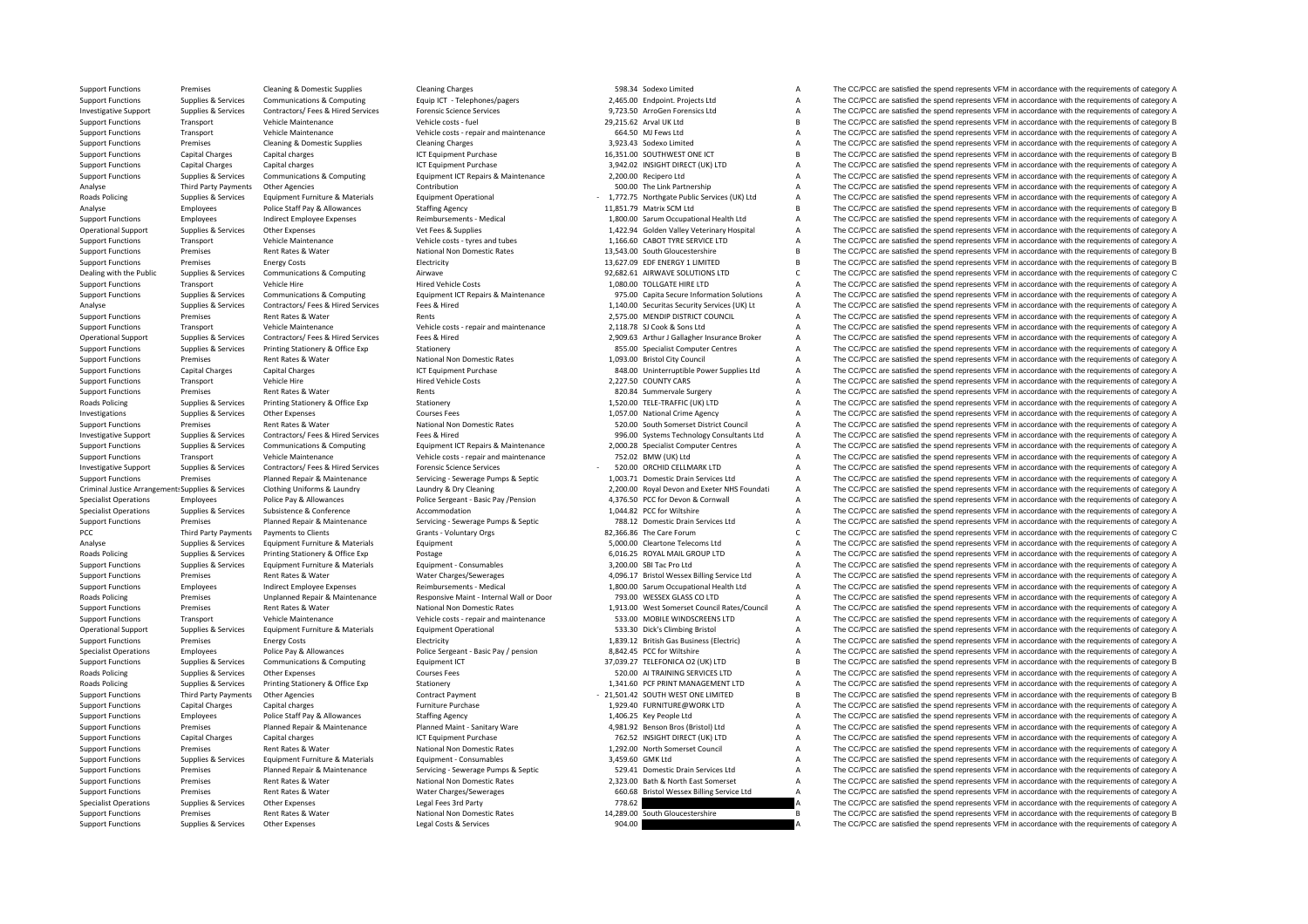| Investigations               | Supplies & Services    | Contractors/ Fees & Hired Services      | <b>Professional Fees</b>                        | 757.73 Kathy Roberts                           | A              | The CC/PCC are satisfied the spend represents VFM in accordance with the requirements of category A |
|------------------------------|------------------------|-----------------------------------------|-------------------------------------------------|------------------------------------------------|----------------|-----------------------------------------------------------------------------------------------------|
| <b>Support Functions</b>     | Supplies & Services    | Contractors/ Fees & Hired Services      | <b>Forensic Science Services</b>                | 1.838.00 ENVIRONMENTAL SCIENTIFICS GROUP LTD   | $\overline{A}$ | The CC/PCC are satisfied the spend represents VFM in accordance with the requirements of category A |
| <b>Support Functions</b>     | Employees              | Police Staff Pay & Allowances           | <b>Staffing Agency</b>                          | 1,406.25 Key People Ltd                        |                | The CC/PCC are satisfied the spend represents VFM in accordance with the requirements of category A |
| Analyse                      | Employees              | Police Staff Pay & Allowances           | Police Staff - Police Pension                   | 288,000.00 Somerset County Council Pension Fun | C              | The CC/PCC are satisfied the spend represents VFM in accordance with the requirements of category C |
| <b>Support Functions</b>     | Transport              | Vehicle Maintenance                     | Vehicle costs - fuel                            | 2,174.88 Hall Fuels a trading division of Wa   | A              | The CC/PCC are satisfied the spend represents VFM in accordance with the requirements of category A |
| <b>Support Functions</b>     | Premises               | <b>Energy Costs</b>                     | Electricity                                     | 597.26 British Gas Business (Electric)         | A              | The CC/PCC are satisfied the spend represents VFM in accordance with the requirements of category A |
|                              | Supplies & Services    | Printing Stationery & Office Exp        | Reprographics                                   | 14.858.00 SOUTH WEST ONE LIMITED               | B              | The CC/PCC are satisfied the spend represents VFM in accordance with the requirements of category B |
| Support                      |                        |                                         |                                                 |                                                |                |                                                                                                     |
| <b>Support Functions</b>     | <b>Capital Charges</b> | Capital charges                         | ICT Equipment Purchase                          | 2,600.00 Apex Engineering Group                | A              | The CC/PCC are satisfied the spend represents VFM in accordance with the requirements of category A |
| <b>Investigative Support</b> | Supplies & Services    | Contractors/ Fees & Hired Services      | <b>Forensic Science Services</b>                | 6,664.08 Key Forensic Services Ltd             | A              | The CC/PCC are satisfied the spend represents VFM in accordance with the requirements of category A |
| PCC                          | Third Party Payments   | Payments to Clients                     | Grants - Voluntary Orgs                         | 16,215.00 Next Link                            | R              | The CC/PCC are satisfied the spend represents VFM in accordance with the requirements of category B |
| <b>Support Functions</b>     | <b>Capital Charges</b> | Capital charges                         | Other Plant & Equipment                         | 1,000.00 Corporate Support HQ Imprest          | A              | The CC/PCC are satisfied the spend represents VFM in accordance with the requirements of category A |
| <b>Support Functions</b>     | Supplies & Services    | Other Expenses                          | Courses Fees                                    | 3,180.00 Safeguarding Consultancy Ltd          | A              | The CC/PCC are satisfied the spend represents VFM in accordance with the requirements of category A |
| <b>Support Functions</b>     | Supplies & Services    | Communications & Computing              | Equipment ICT Repairs & Maintenance             | 1,250.00 ASSA ABLOY Ltd T/A Traka              | A              | The CC/PCC are satisfied the spend represents VFM in accordance with the requirements of category A |
|                              |                        |                                         | Dogs - Kennel Purchase & Maint                  | 756.00 Hartshill Kennels and Cattery           | A              |                                                                                                     |
| <b>Operational Support</b>   | Supplies & Services    | Other Expenses                          |                                                 |                                                |                | The CC/PCC are satisfied the spend represents VFM in accordance with the requirements of category A |
| <b>Support Functions</b>     | Premises               | Rent Rates & Water                      | National Non Domestic Rates                     | 29,833.00 North Somerset Council               | R              | The CC/PCC are satisfied the spend represents VFM in accordance with the requirements of category B |
| <b>Support Functions</b>     | Premises               | Cleaning & Domestic Supplies            | <b>Cleaning Charges</b>                         | 1,357.92 Sodexo Limited                        | A              | The CC/PCC are satisfied the spend represents VFM in accordance with the requirements of category A |
| <b>Support Functions</b>     | Transport              | Vehicle Maintenance                     | Vehicle costs - commissioning                   | 1,033.00                                       |                | The CC/PCC are satisfied the spend represents VFM in accordance with the requirements of category A |
| <b>Support Functions</b>     | Transport              | Vehicle Maintenance                     | Vehicle costs - tyres and tubes                 | 1,645.00 GOODYEAR DUNLOP TYRES UK LTD          | A              | The CC/PCC are satisfied the spend represents VFM in accordance with the requirements of category A |
| <b>Support Functions</b>     | Capital Charges        | Capital charges                         | <b>Construction &amp; Conversion Works</b>      | 1,305.70 DRA Maintenance Ltd                   | $\overline{A}$ | The CC/PCC are satisfied the spend represents VFM in accordance with the requirements of category A |
| <b>Support Functions</b>     | Supplies & Services    | Other Expenses                          | Cost Of Appeals                                 | 750.00                                         |                | The CC/PCC are satisfied the spend represents VFM in accordance with the requirements of category A |
|                              |                        |                                         |                                                 | 590.00                                         |                | The CC/PCC are satisfied the spend represents VFM in accordance with the requirements of category A |
| <b>Support Functions</b>     | Supplies & Services    | Clothing Uniforms & Laundry             | Clothing & Uniforms - Issues                    |                                                |                |                                                                                                     |
| Investigations               | Supplies & Services    | Other Expenses                          | Courses Fees                                    | 680.00 National Crime Agency                   | А              | The CC/PCC are satisfied the spend represents VFM in accordance with the requirements of category A |
| <b>Operational Support</b>   | Premises               | Planned Repair & Maintenance            | <b>Grounds Maintenance</b>                      | 800.00 Landscape Services South West Ltd       |                | The CC/PCC are satisfied the spend represents VFM in accordance with the requirements of category A |
| <b>Specialist Operations</b> | Supplies & Services    | Equipment Furniture & Materials         | Equipment                                       | 1,580.00                                       |                | The CC/PCC are satisfied the spend represents VFM in accordance with the requirements of category A |
| <b>Support Functions</b>     | Transport              | Vehicle Maintenance                     | Vehicle costs - repair and maintenance          | 522.70 TrustFirstParts                         |                | The CC/PCC are satisfied the spend represents VFM in accordance with the requirements of category A |
| <b>Support Functions</b>     | Premises               | Cleaning & Domestic Supplies            | <b>Cleaning Charges</b>                         | 1.136.16 Sodexo Limited                        | A              | The CC/PCC are satisfied the spend represents VFM in accordance with the requirements of category A |
|                              |                        |                                         | Reimbursements - Medical                        |                                                | A              | The CC/PCC are satisfied the spend represents VFM in accordance with the requirements of category A |
| <b>Support Functions</b>     | Employees              | Indirect Employee Expenses              |                                                 | 1,800.00 Sarum Occupational Health Ltd         |                |                                                                                                     |
| <b>Local Policing</b>        | Third Party Payments   | Payments to Clients                     | Grants - Voluntary Orgs                         | 18,717.50 South Gloucestershire Council        | B              | The CC/PCC are satisfied the spend represents VFM in accordance with the requirements of category B |
| <b>Roads Policing</b>        | Supplies & Services    | Equipment Furniture & Materials         | <b>Equipment Operational</b>                    | 35,455.00 Northgate Public Services (UK) Ltd   | $\overline{B}$ | The CC/PCC are satisfied the spend represents VFM in accordance with the requirements of category B |
| <b>Support Functions</b>     | Supplies & Services    | Other Expenses                          | Legal Costs & Services                          | 500.00                                         |                | The CC/PCC are satisfied the spend represents VFM in accordance with the requirements of category A |
| <b>Investigative Support</b> | Supplies & Services    | Contractors/ Fees & Hired Services      | <b>Forensic Science Services</b>                | 4,396.75 ORCHID CELLMARK LTD                   | A              | The CC/PCC are satisfied the spend represents VFM in accordance with the requirements of category A |
| <b>Support Functions</b>     | Supplies & Services    | Equipment Furniture & Materials         | Publications including books                    | 1,140.00 Thomson Reuters                       | А              | The CC/PCC are satisfied the spend represents VFM in accordance with the requirements of category A |
| <b>Support Functions</b>     | Transport              | Vehicle Maintenance                     | Vehicle costs - licences                        | 2,224.00 Corporate Support HQ Imprest          | A              | The CC/PCC are satisfied the spend represents VFM in accordance with the requirements of category A |
|                              |                        |                                         |                                                 |                                                | C              |                                                                                                     |
| Local Policing               | Third Party Payments   | Payments to Clients                     | Grants - Voluntary Orgs                         | 55,563.00 Bristol City Council                 |                | The CC/PCC are satisfied the spend represents VFM in accordance with the requirements of category C |
| <b>Support Functions</b>     | Premises               | Rent Rates & Water                      | National Non Domestic Rates                     | 1,926.00 Bath & North East Somerset            | A              | The CC/PCC are satisfied the spend represents VFM in accordance with the requirements of category A |
| <b>Support Functions</b>     | Transport              | Vehicle Maintenance                     | Vehicle costs - fuel                            | 31.861.39 Arval UK Ltd                         | R              | The CC/PCC are satisfied the spend represents VFM in accordance with the requirements of category B |
| <b>Specialist Operations</b> | Employees              | Police Pay & Allowances                 | Police Inspector - Basic Pay / NI/ Pension      | 12,328.86 PCC for Wiltshire                    | B              | The CC/PCC are satisfied the spend represents VFM in accordance with the requirements of category B |
| <b>Support Functions</b>     | Supplies & Services    | <b>Other Expenses</b>                   | <b>Courses Fees</b>                             | 606.00 College of Policing                     |                | The CC/PCC are satisfied the spend represents VFM in accordance with the requirements of category A |
| <b>Support Functions</b>     | Supplies & Services    | Contractors/ Fees & Hired Services      | Fees & Hired                                    | 1,050.00 Capita Secure Information Solutions   | $\overline{A}$ | The CC/PCC are satisfied the spend represents VFM in accordance with the requirements of category A |
|                              |                        |                                         |                                                 | 600.00                                         |                |                                                                                                     |
| <b>Support Functions</b>     | Supplies & Services    | Other Expenses                          | Cost Of Appeals                                 |                                                |                | The CC/PCC are satisfied the spend represents VFM in accordance with the requirements of category A |
| <b>Specialist Operations</b> | Employees              | Police Pay & Allowances                 | Police PC - Basic Pay / OT/Pension              | 9,738.45 PCC for Wiltshire                     | A              | The CC/PCC are satisfied the spend represents VFM in accordance with the requirements of category A |
| <b>Roads Policing</b>        | Supplies & Services    | Communications & Computing              | Equipment ICT Software                          | 5,128.00 Northgate Public Services (UK) Ltd    | A              | The CC/PCC are satisfied the spend represents VFM in accordance with the requirements of category A |
| <b>Support Functions</b>     | Premises               | Planned Repair & Maintenance            | CCTV                                            | 2,694.01 Sovereign Fire & Security Ltd         |                | The CC/PCC are satisfied the spend represents VFM in accordance with the requirements of category A |
| <b>Investigative Support</b> | Supplies & Services    | Contractors/ Fees & Hired Services      | <b>Forensic Science Services</b>                | 1,500.00 ENVIRONMENTAL SCIENTIFICS GROUP LTD   | $\Delta$       | The CC/PCC are satisfied the spend represents VFM in accordance with the requirements of category A |
| <b>Support Functions</b>     | Supplies & Services    | Equipment Furniture & Materials         | Equipment                                       | 2,909.50 DESIGN IT SOLUTIONS LIMITED T/APANO   | $\overline{A}$ | The CC/PCC are satisfied the spend represents VFM in accordance with the requirements of category A |
|                              |                        | Vehicle Maintenance                     | Vehicle costs - repair and maintenance          | 1.115.99 SJ Cook & Sons Ltd                    |                | The CC/PCC are satisfied the spend represents VFM in accordance with the requirements of category A |
| <b>Support Functions</b>     | Transport              |                                         |                                                 |                                                |                |                                                                                                     |
| <b>Support Functions</b>     | Supplies & Services    | Equipment Furniture & Materials         | Equipment                                       | 1,200.00 DESIGN IT SOLUTIONS LIMITED T/APANO   | A              | The CC/PCC are satisfied the spend represents VFM in accordance with the requirements of category A |
| Roads Policing               | Supplies & Services    | Equipment Furniture & Materials         | Publications including books                    | 500.00 HUGHES GUIDES                           |                | The CC/PCC are satisfied the spend represents VFM in accordance with the requirements of category A |
| PCC                          | Supplies & Services    | Contractors/ Fees & Hired Services      | Fees & Hired                                    | 3,898.95 Victim Support                        | А              | The CC/PCC are satisfied the spend represents VFM in accordance with the requirements of category A |
| <b>Support Functions</b>     | Premises               | Rent Rates & Water                      | Water Charges/Sewerages                         | 1,129.33 Bristol Wessex Billing Service Ltd    | A              | The CC/PCC are satisfied the spend represents VFM in accordance with the requirements of category A |
| <b>Support Functions</b>     | Capital Charges        | Capital charges                         | ICT Equipment Purchase                          | 4,167.50 SOUTH WEST ONE LIMITED                | A              | The CC/PCC are satisfied the spend represents VFM in accordance with the requirements of category A |
| <b>Support Functions</b>     | Supplies & Services    | Subsistence & Conference                | Conference & Meeting Expenses                   | 648.67 Double Tree by Hilton - Cadbury Hou     | A              | The CC/PCC are satisfied the spend represents VFM in accordance with the requirements of category A |
|                              |                        |                                         |                                                 |                                                |                |                                                                                                     |
| <b>Specialist Operations</b> | Supplies & Services    | Contractors/ Fees & Hired Services      | Fees & Hired                                    | 1,387.00 Securitas Security Services (UK) Lt   | $\overline{A}$ | The CC/PCC are satisfied the spend represents VFM in accordance with the requirements of category A |
| <b>Support Functions</b>     | Premises               | Planned Repair & Maintenance            | Servicing - Fire Alarm                          | 515.00 Trinity Fire & Security Systems Ltd     | A              | The CC/PCC are satisfied the spend represents VFM in accordance with the requirements of category A |
| <b>Support Functions</b>     | Supplies & Services    | Communications & Computing              | Equipment ICT Repairs & Maintenance             | 13,200.00 IntroNovo Limited                    | R              | The CC/PCC are satisfied the spend represents VFM in accordance with the requirements of category B |
| <b>Support Functions</b>     | Premises               | <b>Cleaning &amp; Domestic Supplies</b> | <b>Cleaning Charges</b>                         | 506.71 Sodexo Limited                          | A              | The CC/PCC are satisfied the spend represents VFM in accordance with the requirements of category A |
| <b>Support Functions</b>     | <b>Capital Charges</b> | Capital charges                         | Other Plant & Equipment                         | 1,000.00 Corporate Support HQ Imprest          | A              | The CC/PCC are satisfied the spend represents VFM in accordance with the requirements of category A |
|                              | Transport              | Vehicle Maintenance                     | Vehicle costs - commissioning                   | 1.208.72 RSG ENGINEERING LTD                   | A              | The CC/PCC are satisfied the spend represents VFM in accordance with the requirements of category A |
| <b>Support Functions</b>     |                        |                                         |                                                 |                                                |                |                                                                                                     |
| <b>Investigative Support</b> | Supplies & Services    | Contractors/ Fees & Hired Services      | <b>Forensic Science Services</b>                | 2,159.00 ORCHID CELLMARK LTD                   | A              | The CC/PCC are satisfied the spend represents VFM in accordance with the requirements of category A |
| PCC                          | Third Party Payments   | Payments to Clients                     | Grants - Voluntary Orgs                         | 16,215.00 Next Link                            | R              | The CC/PCC are satisfied the spend represents VFM in accordance with the requirements of category B |
| Disused                      | Supplies & Services    | Subsistence & Conference                | Accommodation                                   | 681.51 National Crime Agency                   | A              | The CC/PCC are satisfied the spend represents VFM in accordance with the requirements of category A |
| <b>Specialist Operations</b> | Supplies & Services    | Contractors/ Fees & Hired Services      | Fees & Hired                                    | 992.75 Securitas Security Services (UK) Lt     | A              | The CC/PCC are satisfied the spend represents VFM in accordance with the requirements of category A |
| <b>Support Functions</b>     | Capital Charges        | Capital charges                         | <b>Vehicle Conversions</b>                      | 3,978.18 Hall's Electrical Ltd                 | A              | The CC/PCC are satisfied the spend represents VFM in accordance with the requirements of category A |
| <b>Specialist Operations</b> | Employees              | Police Pay & Allowances                 | Police Superintendent - Basic Pay / NI/ Pension | 8,679.20 PCC for Wiltshire                     | A              | The CC/PCC are satisfied the spend represents VFM in accordance with the requirements of category A |
|                              |                        |                                         | National Non Domestic Rates                     |                                                | A              | The CC/PCC are satisfied the spend represents VFM in accordance with the requirements of category A |
| <b>Support Functions</b>     | Premises               | Rent Rates & Water                      |                                                 | 1,367.00 South Gloucestershire                 |                |                                                                                                     |
| <b>Support Functions</b>     | Premises               | Unplanned Repair & Maintenance          | Responsive Maint - Roofs                        | 637.14 DRA Maintenance Ltd                     | A              | The CC/PCC are satisfied the spend represents VFM in accordance with the requirements of category A |
| <b>Support Functions</b>     | <b>Capital Charges</b> | Capital Charges                         | Vehicles Purchase                               | 16,648.54 Wessex Garages (Holdings) Ltd        | R              | The CC/PCC are satisfied the spend represents VFM in accordance with the requirements of category B |
| <b>Investigative Support</b> | Supplies & Services    | <b>Medical Fees</b>                     | Pathologists reports                            | 2.560.00 Dr A J Jefferv                        | Δ              | The CC/PCC are satisfied the spend represents VFM in accordance with the requirements of category A |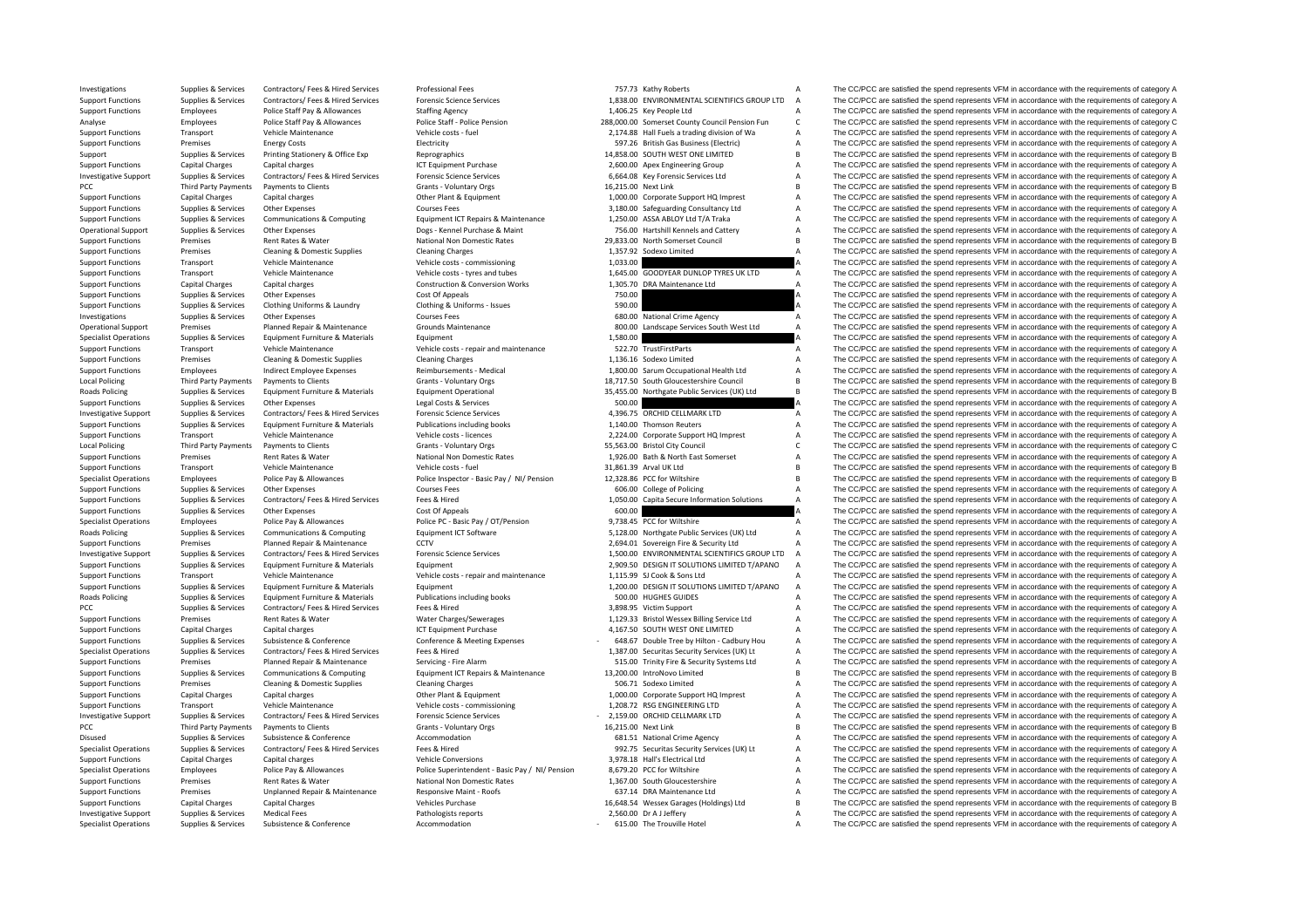**Roads Policing** PCC Third Party Payments **PCC** Third Party Payments PCC Third Party Payments

|                     | 35,784.00 South Gloucestershire                                 | B      |
|---------------------|-----------------------------------------------------------------|--------|
|                     | 3,978.18 Hall's Electrical Ltd                                  | A      |
|                     | 2,844.59 British Gas Business (Electric)                        | A      |
|                     | 4,820.00 Windsor Leardership Trust                              | A      |
|                     | 1,815.17 Sodexo Limited<br>1,000.14 Specialist Computer Centres | A      |
|                     |                                                                 | A      |
|                     | 1,760.00 College of Policing                                    | A      |
|                     | 1,385.79 CORONA ENERGY RETAIL 4 LTD                             | A      |
|                     | 2,555.90 Endpoint. Projects Ltd                                 | A      |
|                     | 3,021.34 AEML Ltd T/A Ultra Dog Kennels                         | A      |
|                     | 1,150.00 AI TRAINING SERVICES LTD                               | A      |
|                     | 29,100.00 Public Works Loan Board                               | B      |
|                     | 6,094.81 LAMBETH HOLDINGS                                       | A<br>A |
| 16,215.00 Next Link | 1,523.00 Bridgwater & Taunton College                           | B      |
|                     | 2,560.00 Dr DS Cook                                             | A      |
|                     | 1,800.00 Sarum Occupational Health Ltd                          | A      |
|                     | 962.74 Sodexo Limited                                           | A      |
|                     | 910.72 Quantock Veterinary Hospital Ltd                         | A      |
|                     | 7,455.00 Bristol City Council                                   | A      |
|                     | 577.25 Click Travel Ltd                                         | A      |
|                     | 1,354.00 North Somerset Council                                 | A      |
|                     | 5,185.00 The Trouville Hotel                                    | A      |
|                     | 970.88 Hays Specialist Recruitment Ltd                          | A      |
|                     | 3,300.00 Lee Hecht Harrison Penna Limited                       | A      |
|                     | 27,390.23 PCC for Gloucestershire                               | B      |
|                     | 590.75 Double Tree by Hilton - Cadbury Hou                      | A      |
|                     | 2,391.00 ENVIRONMENTAL SCIENTIFICS GROUP LTD                    | A      |
|                     | 674.52 Sodexo Limited                                           | A      |
|                     | 3,442.50 ORCHID CELLMARK LTD                                    | A      |
|                     | 507.26 Click Travel Ltd                                         | A      |
|                     |                                                                 | A      |
|                     | 571.50 ORCHID CELLMARK LTD<br>513.93 SJ Cook & Sons Ltd         | A      |
| 1,544.00            |                                                                 | A      |
|                     |                                                                 |        |
|                     | 4,315.00 PURCHASE POWER                                         | A      |
|                     | 43,702.74 SOUTH WEST ONE LIMITED                                | B      |
|                     | 1,537.65 SECUREDOR SERVICES                                     | A      |
|                     | 5,253.52 Benson Bros (Bristol) Ltd                              | A      |
|                     | 3,335.20 National Offender Managemengt Servi                    | A      |
|                     | 970.88 Hays Specialist Recruitment Ltd                          | A      |
|                     | 1,168.00 Mendip District Council                                | A      |
|                     | 557.12 GOODYEAR DUNLOP TYRES UK LTD                             | A      |
|                     | 2,162.50 SJN Installations Ltd T/A Signals                      | A      |
|                     | 600.00 Lee Hecht Harrison Penna Limited                         | A      |
|                     | 544.98 SUEZ Recycling and Recovery UK Ltd                       | A      |
| 840.00              |                                                                 | A      |
|                     | 9,795.43 Matrix SCM Ltd                                         | A      |
|                     | 1,107.19 ST GILES KENNELS AND CATTERY                           | A      |
|                     | 878.63 WBC Automotive Limited                                   | A      |
|                     | 5,360.00 Randox Testing Services                                | A      |
|                     | 653.00 Bristol City Council                                     | A      |
|                     | 581.00 North Somerset Council                                   | A      |
|                     | 970.88 Hays Specialist Recruitment Ltd                          | A      |
|                     | 1,014.82 GOODYEAR DUNLOP TYRES UK LTD                           | A      |
|                     | 119,000.00 PCC for Wiltshire                                    | C      |
|                     | 157,178.01 SOUTH WEST ONE LIMITED                               | C      |
|                     | 2,842.00 Solar Valley Electrical Limited                        | A      |
|                     | 2,314.47 Sovereign Fire & Security Ltd                          | Α      |
|                     | 1,141.00 ORCHID CELLMARK LTD                                    | A      |
|                     | 1,566.00 Bath & North East Somerset                             | A      |
|                     | 1,107.40 Avon County Blinds                                     | A      |
|                     | 23,980.00 Bristol City Council                                  | B      |
|                     | 1,120.14 GOODYEAR DUNLOP TYRES UK LTD                           | A      |
|                     | 53,676.00 Sedgemoor District Council                            | C      |
| 801.00              |                                                                 | A      |
|                     | 660.00 Stannah Lifts Service Ltd                                | A      |
|                     | 2,270.48 Sodexo Limited<br>9,648.75 Unseen (UK)                 | A<br>A |

Support Functions Premises Rent Rates & Water National Non Domestic Rates 35,784.00 South Gloucestershire B The CC/PCC are satisfied the spend represents VFM in accordance with the requirements of category B Support Functions Capital Charges Capital charges Vehicle Conversions Vehicle Conversions 3,978.18 Hall's Electrical Ltd A The CC/PCC are satisfied the spend represents VFM in accordance with the requirements of category A Specialist Operations Premises Energy Costs Electricity Electricity Electricity 2,844.59 British Gas Business (Electricity A The CC/PCC are satisfied the spend represents VFM in accordance with the requirements of category Specialist Operations Employees Indirect Employee Expenses Training - Course Fees 4,820.00 Windsor Leardership Trust A The CC/PCC are satisfied the spend represents VFM in accordance with the requirements of category A Sup Premises Cleaning & Domestic Supplies Cleaning Charges Cleaning Charges 1,815.17 Sodexo Limited A The CC/PCC are satisfied the spend represents VFM in accordance with the requirements of category A Support Functions Supplies & Services Communications & Computing Equipment ICT Repairs & Maintenance 1,000.14 Specialist Computer Centres A The CC/PCC are satisfied the spend represents VFM in accordance with the requireme Support Functions Supplies & Services Contractors/ Fees & Hired Services Fees & Hired 1,760.00 College of Policing A The CC/PCC are satisfied the spend represents VFM in accordance with the requirements of category A Support Functions Premises Energy Costs Gas Gas Support Containing the Support of the COLOGIC are satisfied the spend represents VFM in accordance with the requirements of category A Support Functions Supplies & Services Communications & Computing Equip Equip ICT - Telephones/pagers 2.555.90 Endopint. Projects Ltd A The CC/PCC are satisfied the spend represents VFM in accordance with the requirements o Operational Support Supplies & Services Other Expenses States (alegony A Dogs - Kennel Purchase & Maint 3.021.34 AFML Itd T/A Ultra Dog Kennels A The CC/PCC are satisfied the spend represents VFM in accordance with the req Policing Supplies & Services Other Expenses Courses Fees Courses Fees Courses Fees 1,150.00 AI TRAINING SERVICES LTD A The CC/PCC are satisfied the spend represents VFM in accordance with the requirements of category A<br>Cou Capital Financing External Interest Debt Charges - Interest 29,100.00 Public Works Loan Board B The CC/PCC are satisfied the spend represents VFM in accordance with the requirements of category B Specialist Operations Transport Vehicle Maintenance Vehicle costs - fuel 6,094.81 LAMBETH HOLDINGS A The CC/PCC are satisfied the spend represents VFM in accordance with the requirements of category A Specialist Operations Employees Indirect Employee Expenses Training - Course Fees 1,523.00 Bridgwater & Taunton College A The CC/PCC are satisfied the spend represents VFM in accordance with the requirements of category A Payments to Clients Grants - Voluntary Orgs 16,215.00 Next Link B The CC/PCC are satisfied the spend represents VFM in accordance with the requirements of category B Investigative Support Supplies & Services Medical Fees Pathologists reports Pathologists reports 2,560.00 Dr DS Cook A The CC/PCC are satisfied the spend represents VFM in accordance with the requirements of category A Support Functions Employees Indirect Employee Expenses Reimbursements - Medical 1,800.00 Sarum Occupational Health Ltd A The CC/PCC are satisfied the spend represents VFM in accordance with the requirements of category A Specialist Operations Premises Cleaning & Domestic Supplies Cleaning Charges 962.74 Sodexo Limited A The CC/PCC are satisfied the spend represents VFM in accordance with the requirements of category A Operational Support Supplies & Services Other Expenses Vet Fees & Supplies Vet Fees & Supplies 910.72 Quantock Veterinary Hospital Ltd A The CC/PCC are satisfied the spend represents VFM in accordance with the requirements Support Functions Premises Rent Rates Rent Rates Rent Rates National Non Domestic Rates 7,455.00 Bristol City Council A The CC/PCC are satisfied the spend represents VFM in accordance with the requirements of category A Na Specialist Operation Specialist Operations Supplies Supplies Supplies Subsistence Accommodation 577.25 Click Travel Ltd A The CC/PCC are satisfied the spend represents VFM in accordance with the requirements of category A Specialist Operations Premises Rent Rates & Water National Non Domestic Rates 1,354.00 North Somerset Council A The CC/PCC are satisfied the spend represents VFM in accordance with the requirements of category A Specialist Operations Premises Rent Rates & Water Hire of Accommodation Hire of Accommodation 5,185.00 The Trouville Hotel A The CC/PCC are satisfied the spend represents VFM in accordance with the requirements of category Support Functions Employees Police Staff Pay & Allowances Staffing Agency Staffing Agency 1970.88 Hays Specialist Recruitment Ltd A The CC/PCC are satisfied the spend represents VFM in accordance with the requirements of c The CC/PCC are satisfied the spend represents VFM in accordance with the requirements of category A Operational Support Third Party Payments Other Incal Authorities or Forces Contributions to Other Enros Contributions to Other Forces 27390.23 PCC for Gloucestershire R The CC/PCC are satisfied the spend represents VEM in Support Functions Supplies & Services Subsistence & Conference Conference Meeting Expenses 590.75 Double Tree by Hilton - Cadbury Hou A The CC/PCC are satisfied the spend represents VFM in accordance with the requirements Support Functions Supplies & Services Contractors/ Fees & Hired Services Forensic Science Services Forensic Science Services and the Support Published Calegony A The CC/PCC are satisfied the spend represents VFM in accorda The CC/PCC are satisfied the spend represents VFM in accordance with the requirements of category A Investigative Support Supplies & Services Contractors/ Fees & Hired Services Forensic Science Services Forensic Science Services - 3,442.50 ORCHID CELLMARK LTD A The CC/PCC are satisfied the spend represents VFM in accorda Support Functions Transport Vehicle Allowances Travel fares Travel fares Travel tares and the requirements of category A The CC/PCC are satisfied the spend represents VFM in accordance with the requirements of category A Investigative Support Supplies & Services Contractors/ Fees & Hired Services Forensic Science Services Forensic Science Services - 571.50 ORCHID CELLMARK LTD A The CC/PCC are satisfied the spend represents VFM in accordanc The CC/PCC are satisfied the spend represents VFM in accordance with the requirements of category A Specialist Operations Supplies & Services Equipment Furniture & Materials Equipment Equipment 1,544.00 A The CC/PCC are satisfied the spend represents VFM in accordance with the requirements of category A Support Functions Supplies & Services Printing Stationery & Office Exp Postage 4,4315.00 PURCHASE POWER A The CC/PCC are satisfied the spend represents VFM in accordance with the requirements of category A Support Functions Third Party Payments Other Agencies Contract Payment Contract Payment 43,702.74 SOUTH WEST ONE LIMITED B The CC/PCC are satisfied the spend represents VFM in accordance with the requirements of category B Support Functions Premises Planned Repair & Maintenance Alterations – Health & Safety 1,537.65 SECUREDOR SERVICES A The CC/PCC are satisfied the spend represents VFM in accordance with the requirements of category A Specia Premises Planned Repair & Maintenance Premises Costs Premises Costs 5,253.52 Benson Bros (Bristol) Ltd A The CC/PCC are satisfied the spend represents VFM in accordance with the requirements of category A The Cristopher Ma Investigations Third Party Payments Other Local Authorities or Forces Agency Payments - OLAs 3.335.20 National Offender Management Servi A The CC/PCC are satisfied the spend represents VFM in accordance with the requiremen Support Functions Employees Police Staff Pay & Allowances Staffing Agency Staffing Agency 970.88 Hays Specialist Recruitment Ltd A The CC/PCC are satisfied the spend represents VFM in accordance with the requirements of ca Support Functions Premises Rent Rates & Water Mational Non Domestic Rates 1,168.00 Mendip District Council Council A The CC/PCC are satisfied the spend represents VFM in accordance with the requirements of category A Spend Transport Vehicle Maintenance Vehicle Costs - tyres and tubes 557.12 GOODYEAR DUNLOP TYRES UK LTD A The CC/PCC are satisfied the spend represents VFM in accordance with the requirements of category A Support Functions Capital Charges Capital charges Vehicle Conversions 2,162.50 SJN Installations Ltd T/A Signals A The CC/PCC are satisfied the spend represents VFM in accordance with the requirements of category A Support Functions Supplies & Services Contractors/Fees & Hired Services Fees & Hired Fees & Hired Expansion Content Contractors/Fees & Hired Fees & Hired Services Fees & Hired 600.00 Lee Hecht Harrison Penna Limited A The Support Functions Premises Waste Disposal – Premises Waste Disposal – Premises Waste Disposal – Premises Waste Disposal – Premises Premises Support Support Support Disposal – Premises 544.98 SUEZ Recycling and Recovery UK Equipment and Supplies and Supplies and Supplies A The CC/PCC are satisfied the spend represents VFM in accordance with the requirements of category A Analyse Employees Police Staff Pay & Allowances Staffing Agency 9,795.43 Matrix SCM Ltd A The CC/PCC are satisfied the spend represents VFM in accordance with the requirements of category A Operational Support Supplies & Services Other Expenses on the Dogs - Kennel Purchase & Maint 1,107.19 ST GILES KENNELS AND CATTERY A The CC/PCC are satisfied the spend represents VFM in accordance with the requirements of Support Functions Transport Vehicle Maintenance Vehicle costs repair and maintenance 878.63 WBC Automotive Limited A The CC/PCC are satisfied the spend represents VFM in accordance with the requirements of category A Investigative Support Supplies & Services Contractors/ Fees & Hired Services Forensic Science Services Forensic Science Services 5,360.00 Randox Testing Services A The CC/PCC are satisfied the spend represents VFM in accor Support Functions Premises Rent Rates & Water Mational Non Domestic Rates 653.00 Bristol City Council A The CC/PCC are satisfied the spend represents VFM in accordance with the requirements of category A Support Functions Support Functions Premises Rent Rates & Water National Non Domestic Rates 581.00 North Somerset Council A The CC/PCC are satisfied the spend represents VFM in accordance with the requirements of category A<br>Support Function Support Functions Employees Police Staff Pay & Allowances Staffing Agency 970.88 Hays Specialist Recruitment Ltd A The CC/PCC are satisfied the spend represents VFM in accordance with the requirements of category A Support Functions Transport Vehicle Maintenance Vehicle Costs - tyres and tubes 1,014.82 GOODYEAR DUNLOP TYRES UK LTD A The CC/PCC are satisfied the spend represents VFM in accordance with the requirements of category A Payments to Clients Crants - Voluntary Orgs 119,000,00 PCC for Wiltshire C The CC/PCC are satisfied the spend represents VFM in accordance with the requirements of category C Support Functions Third Party Payments Other Agencies Contract Payment Contract Payment 157,178.01 SOUTH WEST ONE LIMITED C The CC/PCC are satisfied the spend represents VFM in accordance with the requirements of category Support Functions Capital Charges Capital charges Construction & Conversion Works 2,842.00 Solar Valley Electrical Limited A The CC/PCC are satisfied the spend represents VFM in accordance with the requirements of category Support Functions Premises Planned Repair & Maintenance Fire Alarms Fire Alarms 2,314.47 Sovereign Fire & Security Ltd A The CC/PCC are satisfied the spend represents VFM in accordance with the requirements of category A I Investigative Support Supplies & Services Contractors/ Fees & Hired Services Forensic Science Services Forensic Science Services - 1,141.00 ORCHID CELLMARK LTD A The CC/PCC are satisfied the spend represents VFM in accorda Support Functions Premises Rent Rates & Water National Non Domestic Rates 1,566.00 Bath & North Fast Somerset A The CC/PCC are satisfied the spend represents VFM in accordance with the requirements of category A Specialist Operations Premises Planned Repair & Maintenance Premises Costs 1,107.40 Avon County Blinds A The CC/PCC are satisfied the spend represents VFM in accordance with the requirements of category A Support Functions Premises Rent Rates & Water National Non Domestic Rates 23,980.00 Bristol City Council B The CC/PCC are satisfied the spend represents VFM in accordance with the requirements of category B Support Functions Transport Vehicle Maintenance Vehicle Costs - tyres and tubes 1,120.14 GOODYEAR DUNLOP TYRES UK LTD A The CC/PCC are satisfied the spend represents VFM in accordance with the requirements of category A Na Support Functions Premises Rent Rates Rent Rates National Non Domestic Rates 53,676.00 Sedgemoor District Council C The CC/PCC are satisfied the spend represents VFM in accordance with the requirements of category C Specialist Operations Supplies & Services Equipment Euriture & Materials Equipment Equipment Equipment Equipment Supplies Equipment Supplies Equipment Supplies Equipment Supplies Equipment Supplies Equipment Supplies and t The CC/PCC are satisfied the spend represents VFM in accordance with the requirements of category A Support Functions Premises Cleaning & Domestic Supplies Cleaning Charges Cleaning Charges 2,270.48 Sodexo Limited A The CC/PCC are satisfied the spend represents VFM in accordance with the requirements of category A Payments to Clients Grants - Voluntary Orgs 600 m and the Section Payments Dramates of category A The CC/PCC are satisfied the spend represents VFM in accordance with the requirements of category A Support Functions Supplies & Services Communications & Computing Equipment ICT Repairs & Maintenance 4,230.22 APD COMMUNICATIONS LTD A The CC/PCC are satisfied the spend represents VFM in accordance with the requirements o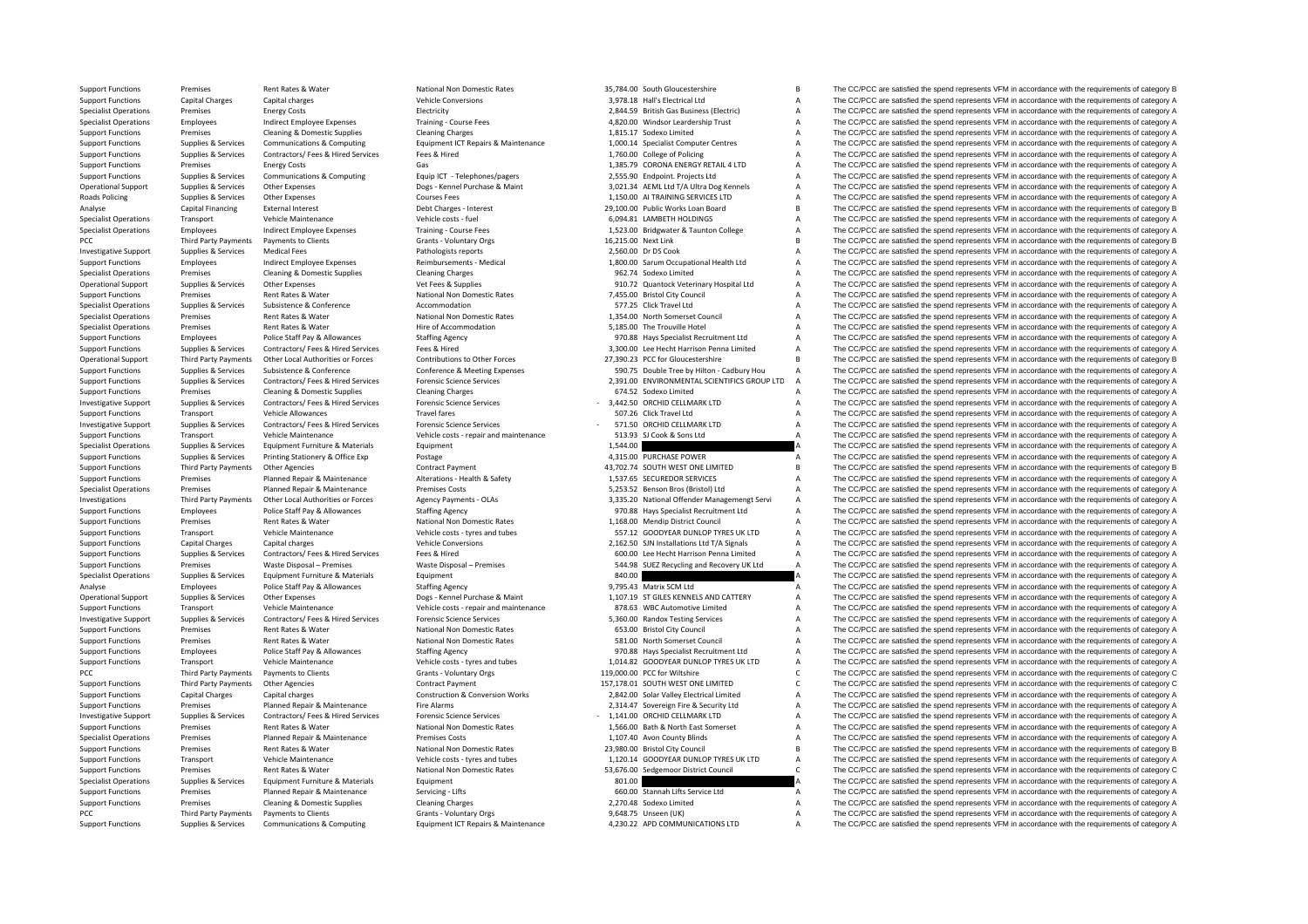Local Policing PCC Third Party Payments PCC Third Party Payments Criminal JusticeCriminal Justice

|                      | 787.50 Axess International Ltd                                                  | A        |
|----------------------|---------------------------------------------------------------------------------|----------|
|                      | 7,500.00 Private Pension DTB (Clifton)                                          | A        |
|                      | 623.20 Boing Rapid Secure Ltd                                                   | A        |
|                      | 5,995.00 Equifax Limited                                                        | А        |
|                      | 750.00 Wildlife Training Consultancy                                            | A        |
|                      | 2,709.00 INSIGHT DIRECT (UK) LTD                                                | A        |
|                      | 553.00 ORCHID CELLMARK LTD                                                      | A        |
|                      | 60,106.65 GVA GRIMLEY LTD                                                       | C        |
|                      | 2,054.25 PCC for Wiltshire                                                      | A        |
|                      | 780.00 Alere Toxicology PLC                                                     | A        |
|                      | 3,978.18 Hall's Electrical Ltd<br>211,976.20 MIDAS CONSTRUCTION LTD             | A<br>C   |
|                      | 2,179.89 British Gas Business (Electric)                                        | A        |
|                      | 3,026.52 SOUTH WEST ONE LIMITED                                                 | A        |
| 731.00               |                                                                                 | А        |
|                      | 528.65 CANM8 Ltd                                                                | A        |
|                      | 3,978.18 Hall's Electrical Ltd                                                  | A        |
|                      | 1,677.70 Sodexo Limited                                                         | A        |
|                      | 1,800.00 Sarum Occupational Health Ltd                                          | A        |
|                      | 2,937.50 Rotolok Trustees of Rotolok                                            | A        |
|                      | 1,281.00 FCO Services                                                           | A        |
| 2,623.47             |                                                                                 | A        |
|                      | 4,000.00 Neopost Ltd                                                            | A        |
|                      | 8,819.10 STONE COMPUTERS LTD                                                    | A        |
|                      | 650.00 Alere Toxicology PLC                                                     | A        |
|                      | 617.87 Domestic Drain Services Ltd                                              | А        |
|                      | 2,440.00 DRA Maintenance Ltd                                                    | A        |
|                      | 1,352.00 North Somerset Council                                                 | A        |
|                      | 81,909.19 SOUTH WEST ONE LIMITED                                                | C        |
|                      | 1,425.56 Bristol Wessex Billing Service Ltd                                     | A        |
|                      | 22,321.25 Capita Secure Information Solutions                                   | <b>B</b> |
|                      | 39,936.00 Barnardos                                                             | B        |
|                      | 643.65 Arval UK Ltd                                                             | A        |
|                      | 849.78 Key Forensic Services Ltd                                                | A<br>A   |
| 1,982.32             | 699.80 British Gas Business (Electric)                                          | A        |
|                      | 2,467.53 British Gas Business (Electric)                                        | A        |
|                      | 1,697.00 Stannah Lifts Service Ltd                                              | A        |
|                      | 1,800.00 Sarum Occupational Health Ltd                                          | A        |
|                      | 2,906.15 British Gas Business (Electric)                                        | A        |
|                      |                                                                                 |          |
|                      |                                                                                 | A        |
| 17,500.00            | 1,000.00 MENDIP DISTRICT COUNCIL                                                | B        |
| 108,000.00 Barnardos |                                                                                 | C        |
|                      | 6,684.00 North Somerset Council                                                 | A        |
|                      | 1,528.00 AVON ARMOUR LTD                                                        | А        |
|                      | 3,978.18 Hall's Electrical Ltd                                                  | A        |
| 500.00               |                                                                                 | A        |
|                      | 1,143.32 MILL AUTO SUPPLIES                                                     | A        |
| 2,481.67             |                                                                                 | A        |
|                      | 13,200.00 IntroNovo Limited                                                     | B        |
|                      | 689.58 SJ Cook & Sons Ltd                                                       | А        |
| 1,680.00             |                                                                                 | A        |
|                      | 526.51 HM Revenue & Customs                                                     | A        |
|                      | 1,100.00 Royal Devon and Exeter NHS Foundati                                    | A        |
|                      | 2,097.50 SJN Installations Ltd T/A Signals                                      | A        |
|                      | 6,104.01 Key Forensic Services Ltd                                              | А        |
|                      | 660.25 Securitas Security Services (UK) Lt<br>1,418.00 TELEFONICA O2 (UK) LTD   | А<br>А   |
|                      | 4,895.94 Domestic Drain Services Ltd                                            | A        |
|                      |                                                                                 | A        |
|                      | 1,675.00 PCC for South Yorkshire<br>6,675.49 Julian House                       | A        |
|                      | 1,003.40 GOODYEAR DUNLOP TYRES UK LTD                                           | A        |
|                      | 680.00 LGC Ltd                                                                  | A        |
|                      | 3,020.00 North Somerset Council                                                 | A        |
| 611.00               |                                                                                 | A        |
| 700.00               | College of Policing                                                             | A        |
|                      | 1,548.46 Royal Devon and Exeter NHS Foundati<br>3,330.00 North Somerset Council | A<br>A   |

Support Functions Supplies & Services Communications & Computing Equipment ICT Repairs & Maintenance 787.50 Axess International Ltd A The CC/PCC are satisfied the spend represents VFM in accordance with the requirements of Support Functions Premises Rent Rates & Water Rents Rents Rents Rents 7,500.00 Private Pension DTB (Clifton) A The CC/PCC are satisfied the spend represents VFM in accordance with the requirements of category A Support Functions Premises Unplanned Repair & Maintenance Vandalism ‐ Forced Entry 623.20 Boing Rapid Secure Ltd A The CC/PCC are satisfied the spend represents VFM in accordance with the requirements of category A Specialist Operations Supplies & Services Other Expenses Licences & Orders Corders Corders Corders Corders Corders Corders Corders A Service A The CC/PCC are satisfied the spend represents VFM in accordance with the requir Policing Courses Fees Courses Fees 2009 Mildlife Training Consultancy A The CC/PCC are satisfied the spend represents VFM in accordance with the requirements of category A Support Functions Capital Charges Capital charges Capital charges Capital charges Capital charges Capital charges Capital charges ICT Equipment Purchase 2,709.00 INSIGHT DIRECT (UK) LTD A The CC/PCC are satisfied the spend Investigative Support Supplies & Services Contractors/ Fees & Hired Services Forensic Science Services Forensic Science Services - 553.00 ORCHID CELLMARK LTD A The CC/PCC are satisfied the spend represents VFM in accordanc Support Functions Supplies & Services Contractors/ Fees Bired Services Professional Fees 60,106.65 GVA GRIMLEY LTD C The CC/PCC are satisfied the spend represents VFM in accordance with the requirements of category C Support Functions Employees Police Staff Pay & Allowances Police Staff - Basic Pay 2,054.25 PCC for Wiltshire A The CC/PCC are satisfied the spend represents VFM in accordance with the requirements of category A Support Functions Supplies & Services Communications & Computing Forensic Science Services 780.00 Alere Toxicology PLC A The CC/PCC are satisfied the spend represents VFM in accordance with the requirements of category A Support Functions Capital Charges Capital charges Vehicle Conversions Vehicle Conversions 3,978.18 Hall's Electrical Ltd A The CC/PCC are satisfied the spend represents VFM in accordance with the requirements of category A Support Functions Capital Charges Capital charges Construction & Conversion Works 211,976.20 MIDAS CONSTRUCTION LTD COPCC are satisfied the spend represents VFM in accordance with the requirements of category C Support Functions Premises Energy Costs Energy Costs Electricity Electricity Electricity 2,179.89 British Gas Business (Electricity A The CC/PCC are satisfied the spend represents VFM in accordance with the requirements of Support Functions Capital Charges Capital charges Scale and a Support Purchase 3,026.52 SOUTH WEST ONE LIMITED A The CC/PCC are satisfied the spend represents VFM in accordance with the requirements of category A Support Functions Supplies & Services Other Expenses Legal Costs & Services 201.00 731.00 A The CC/PCC are satisfied the spend represents VFM in accordance with the requirements of category A Support Functions Transport Vehicle Maintenance Vehicle Costs - commissioning 528.65 CANM8 Ltd A The CC/PCC are satisfied the spend represents VFM in accordance with the requirements of category A Support Functions Capital Charges Capital charges Capital charges Vehicle Conversions Vehicle Conversions 3,978.18 Hall's Electrical Ltd A The CC/PCC are satisfied the spend represents VFM in accordance with the requiremen Support Functions Premises Cleaning & Domestic Supplies Cleaning Charges Cleaning Charges Cleaning Charges Cleaning Charges Cleaning Charges Cleaning Charges Cleaning Charges Cleaning Charges A The CC/PCC are satisfied the Support Functions Employees Indirect Employee Expenses Reimbursements - Medical 1,800.00 Sarum Occupational Health Ltd A The CC/PCC are satisfied the spend represents VFM in accordance with the requirements of category A Support Functions Premises Rent Rates & Water Rents Rents Rents Rents Rents Rents Rents 2,937.50 Rotolok Zatisfied A The CC/PCC are satisfied the spend represents VFM in accordance with the requirements of category A Suppo Professional Fees **Example 2012 1.281.00 FCO Services** Contractors A The CC/PCC are satisfied the spend represents VFM in accordance with the requirements of category A The Crip of the spend represents VFM in accordance wi Support Functions Premises Planned Repair & Maintenance Alterations - Health & Safety 2,623.47 A The CC/PCC are satisfied the spend represents VFM in accordance with the requirements of category A Support Functions Supplies & Services Printing Stationery & Office Exp Postage 4,000.00 Neopost Ltd A The CC/PCC are satisfied the spend represents VFM in accordance with the requirements of category A Support Functions Capital Charges Capital charges Capital charges Actual CT Equipment Purchase 8,819.10 Support Burchase 8,819.10 Support Functions and The CC/PCC are satisfied the spend represents VFM in accordance with t The CC/PCC are satisfied the spend represents VFM in accordance with the requirements of category A Support Functions Premises Planned Repair & Maintenance Servicing - Servicing - Servicing - Servicing - Servicing - Servicing - Servicing - Servicing - Servicing - Servicing - Servicing - Servicing - Servicing - Servicing Support Functions Premises Planned Repair & Maintenance Planned Maint - External works 2,440.00 DRA Maintenance Ltd A The CC/PCC are satisfied the spend represents VFM in accordance with the requirements of category A Support Functions Premises Rent Rates & Water Mational Non Domestic Rates 1,352.00 North Somerset Council A The CC/PCC are satisfied the spend represents VFM in accordance with the requirements of category A Contract Payme The CC/PCC are satisfied the spend represents VFM in accordance with the requirements of category C Support Functions Premises Rent Rates & Water Water Water Charges/Sewerages 1,425.56 Bristol Wessex Billing Service Ltd A The CC/PCC are satisfied the spend represents VFM in accordance with the requirements of category A Support Functions Supplies & Services Communications & Computing Equipment ICT Repairs & Maintenance 22.321.25 Capita Secure Information Solutions B The CC/PCC are satisfied the spend represents VFM in accordance with the Third Party Payments Payments to Clients and Crants - Voluntary Orgs 39,936.00 Barnardos 39,936.00 Barnardos B The CC/PCC are satisfied the spend represents VFM in accordance with the requirements of category B Vabic of Support Functions Transport Vehicle Maintenance Vehicle Costs - fuel Costs and Maintenance Vehicle Costs Fuel Costs Fuel 643.65 Arval UK Ltd A The CC/PCC are satisfied the spend represents VFM in accordance with the requir Investigative Support Supplies & Services Contractors/ Fees & Hired Services Forensic Science Services Contensic Science Services Contensic Science Services - 849.78 Key Forensic Services Ltd A The CC/PCC are satisfied the Specialist Operations Supplies & Services Communications & Computing Fourthermore Equipment ICT 1,982.32 A The CC/PCC are satisfied the spend represents VFM in accordance with the requirements of category A Support Functions Premises Energy Costs Energy Costs Electricity Electricity Electricity 699.80 British Gas Business (Electricity A The CC/PCC are satisfied the spend represents VFM in accordance with the requirements of c Support Functions Premises Energy Costs Energy Costs Electricity Electricity 2,467.53 British Gas Business (Electricic) A The CC/PCC are satisfied the spend represents VFM in accordance with the requirements of category A Support Functions Premises Planned Repair & Maintenance Lifts Lifts 1,697.00 Stannah Lifts Service Ltd A The CC/PCC are satisfied the spend represents VFM in accordance with the requirements of category A Support Functions Employees Indirect Employee Expenses Reimbursements - Medical 1,800.00 Sarum Occupational Health Ltd A The CC/PCC are satisfied the spend represents VFM in accordance with the requirements of category A Support Functions Premises Energy Costs Electricity Electricity 2,906.15 British Gas Business (Electric) A The CC/PCC are satisfied the spend represents VFM in accordance with the requirements of category A Support Functions Premises Rent Rates & Water Rents 1,000.00 MENDIP DISTRICT COUNCIL A The CC/PCC are satisfied the spend represents VFM in accordance with the requirements of category A Specialist Operations of the CAPCC are satisfied the spend represents VFM in accordance with the requirements of category B The CC/PCC are satisfied the spend represents VFM in accordance with the requirements of category Payments to Clients Clients Grants Countary Orgs 108,000.00 Barnardos C The CC/PCC are satisfied the spend represents VFM in accordance with the requirements of category C Investigations Third Party Payments Other Local Authorities or Forces Safeguarding Boards Contribution 6,684.00 North Somerset Council A The CC/PCC are satisfied the spend represents VFM in accordance with the requirements of category A Support Functions Capital Charges Capital charges Capital Charges Capital charges Other Plant & Equipment 1,528.00 AVON ARMOUR LTD A The CC/PCC are satisfied the spend represents VFM in accordance with the requirements of The CC/PCC are satisfied the spend represents VFM in accordance with the requirements of category A Support Functions Supplies & Services Other Expenses Legal Costs & Services Support Cegal Costs & Services Cegal Costs & Services 500.00 A The CC/PCC are satisfied the spend represents VFM in accordance with the requiremen Support Functions Transport Vehicle Maintenance Vehicle costs - repair and maintenance 1,143.32 MILL AUTO SUPPLIES A The CC/PCC are satisfied the spend represents VFM in accordance with the requirements of category A Suppo Support Functions Premises Planned Repair & Maintenance Alterations – Health & Safety 2,481.67 A The CC/PCC are satisfied the spend represents VFM in accordance with the requirements of category A Support Functions Supplies & Services Communications & Computing Equipment ICT Repairs & Maintenance 13,200.00 IntroNovo Limited Busines and The CC/PCC are satisfied the spend represents VFM in accordance with the requirem Support Functions Transport Vehicle Maintenance Vehicle Costs - repair and maintenance 689.58 SJ Cook & Sons Ltd A The CC/PCC are satisfied the spend represents VFM in accordance with the requirements of category A Support Support Functions Supplies & Services Clothing Uniforms & Laundry Clothing & Uniforms – Issues 1,680.00 A The CC/PCC are satisfied the spend represents VFM in accordance with the requirements of category A The Criteria are Support Employees Indirect Employee Expenses CEP Payable DHSS 526.51 HM Revenue & Customs A The CC/PCC are satisfied the spend represents VFM in accordance with the requirements of category A Clothing Uniforms & Laundry Munder Merculeum Laundry & Dry Cleaning Munder of the 1,100.00 Royal Devon and Exeter NHS Foundati A The CC/PCC are satisfied the spend represents VFM in accordance with the requirements of cate Support Functions Capital Charges Capital charges Capital charges Vehicle Conversions Vehicle Conversions 2,097.50 SJN Installations Ltd T/A Signals A The CC/PCC are satisfied the spend represents VFM in accordance with th Investigative Support Supplies & Services Contractors/ Fees & Hired Services Forensic Science Services 6,104.01 Key Forensic Services Ltd <sup>A</sup> The CC/PCC are satisfied the spend represents VFM in accordance with the requirements of category A investigations and contractions of the contractions of the contraction of the contraction of the contraction of the contraction of the contraction of the contraction of the contraction of the contraction of the contraction Support Functions Supplies & Services Communications & Computing Equipment ICT 1,418.00 TELEFONICA O2 (UK) LTD A The CC/PCC are satisfied the spend represents VFM in accordance with the requirements of category A Support Functions Premises Planned Repair & Maintenance Servicing - Servicing - Serverage Pumps & Septic 4,895.94 Domestic Drain Services Ltd A The CC/PCC are satisfied the spend represents VFM in accordance with the requi Dealing with the Public Supplies & Services Other Expenses Courses Fees Courses Fees 1,675.00 PCC for South Yorkshire A The CC/PCC are satisfied the spend represents VFM in accordance with the requirements of category A Investigations Supplies & Services Subsistence Subsistence Accommodation Accommodation Accommodation 6,675.49 Julian House A The CC/PCC are satisfied the spend represents VFM in accordance with the requirements of category Support Functions Transport Vehicle Maintenance Vehicle Costs – tyres and tubes 1,003.40 GOODYEAR DUNLOP TYRES UK LTD A The CC/PCC are satisfied the spend represents VFM in accordance with the requirements of category A Su Support Functions Supplies & Services Contractors/ Fees & Hired Services Forensic Science Services Forensic Science Services 680.00 LGC Ltd A The CC/PCC are satisfied the spend represents VFM in accordance with the require Support Functions Premises Rent Rates Rent Rates National Non Domestic Rates 3,020,00 North Somerset Council A The CC/PCC are satisfied the spend represents VFM in accordance with the requirements of category A Support Functions Supplies & Services Other Expenses Legal Costs Courses Fees Courses Costs Accordance View Costs Costs & Services 611.00 College of Policing A The CC/PCC are satisfied the spend represents VFM in accordanc The CC/PCC are satisfied the spend represents VFM in accordance with the requirements of category A Clothing Uniforms & Laundry and Report of COLOGY Clothing Uniforms & Laundry & Dry Cleaning Clothing Uniforms & Laundry & Dry Cleaning Clothing Uniforms & Laundry & Dry Cleaning Clothing Uniforms & Laundry & Dry Cleaning C Support Functions Premises Rent Rates & Water National Non Domestic Rates 3,330.00 North Somerset Council A The CC/PCC are satisfied the spend represents VFM in accordance with the requirements of category A Support Functions Premises Rent Rates & Water Rents 3,750.00 Bargain Parking Ltd A The CC/PCC are satisfied the spend represents VFM in accordance with the requirements of category A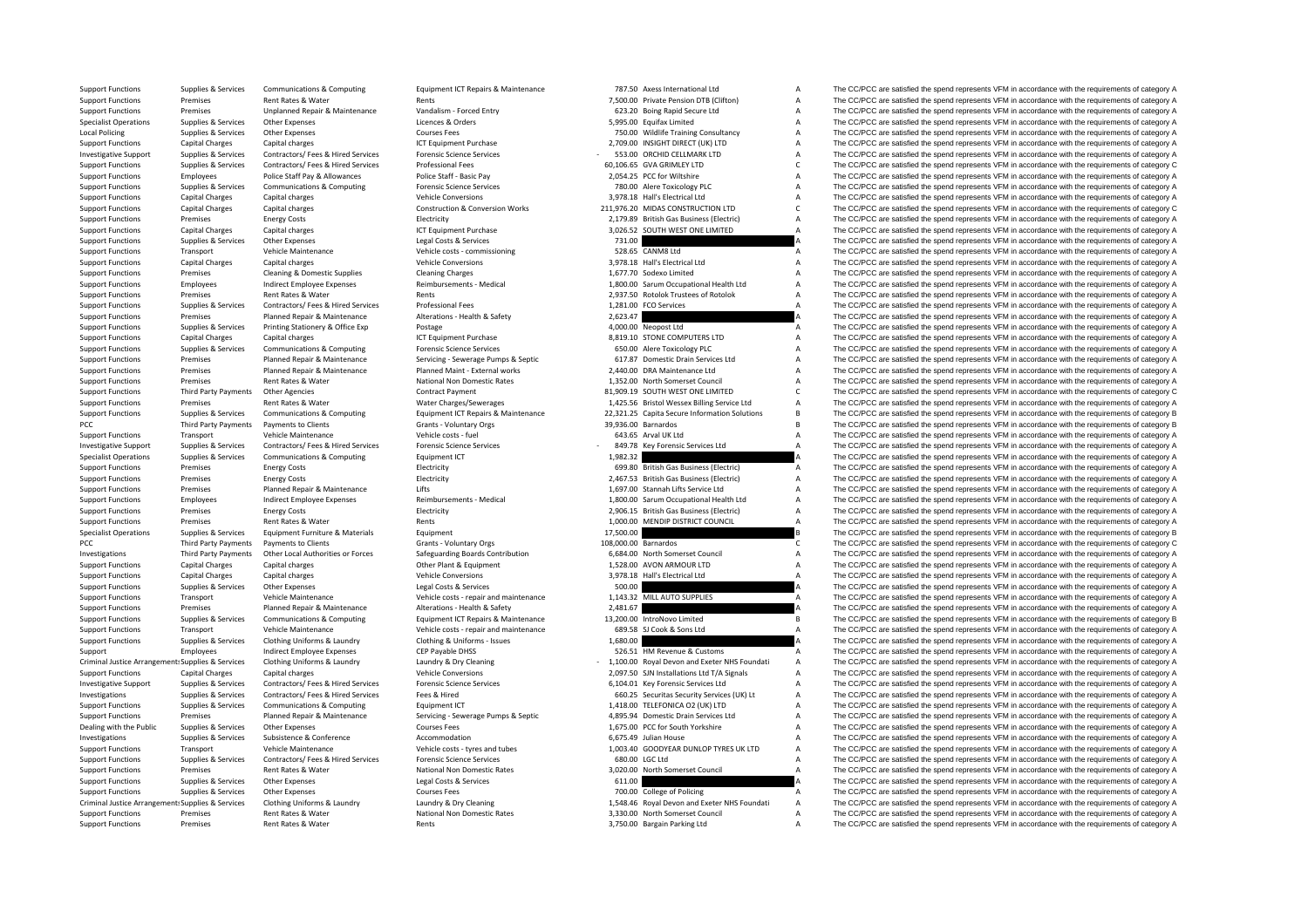Criminal JusticeCriminal Justice**Roads Policing Roads Policing Roads Policing Roads Policing** 

Operational Support Supplies & Services Other Expenses Horses Forage Horses Forage 525.00 DC SMITH A The CC/PCC are satisfied the spend represents VFM in accordance with the requirements of category A Support Functions Capital Charges Capital charges 1,304 CT Equipment Purchase 1,304.00 Softcat Limited A The CC/PCC are satisfied the spend represents VFM in accordance with the requirements of category A Support Functions Third Party Payments Other Local Authorities or Forces Contributions to Other Forces SAD.23 PCC for Cumbria A The CC/PCC are satisfied the spend represents VFM in accordance with the requirements of categ Investigations Supplies & Services Other Expenses Courses Fees Courses Courses Courses Courses Courses Courses Courses Courses Courses and the SUPPLE of COLOCO CONFORCLATE A The CC/PCC are satisfied the spend represents VF external Transfer Limited A The CC/PCC are satisfied Transfer Limited A The CC/PCC are satisfied the spend represents VFM in accordance with the requirements of category A Support Functions Supplies & Services Contractors/ Fees & Hired Services Fees & Hired Fees & Hired Pees & Hired 2,836.63 CYCLESCHEME LTD A The CC/PCC are satisfied the spend represents VFM in accordance with the requiremen Support Functions Capital Charges Capital charges Construction & Conversion Works 8,724.70 Solar Valley Electrical Limited A The CC/PCC are satisfied the spend represents VFM in accordance with the requirements of category Support Functions Supplies & Services Contractors/ Fees & Hired Services Fees & Hired Services Press & Hired 2,149.99 CYCLESCHEME LTD A The CC/PCC are satisfied the spend represents VFM in accordance with the requirements PCC Supplies & Services Contractors/ Fees & Hired Services Fees & Hired 600.00 Performance Solutions Consulting Lt A The CC/PCC are satisfied the spend represents VFM in accordance with the requirements of category A Investigative Support Supplies & Services Contractors/ Fees & Hired Services Forensic Science Services 3,864.50 ORCHID CELLMARK LTD <sup>A</sup> The CC/PCC are satisfied the spend represents VFM in accordance with the requirements of category A Support Functions Capital Charges Capital charges 10,953.12 SOUTH WEST ONE LIMITED B The CC/PCC are satisfied the spend represents VFM in accordance with the requirements of category B<br>Support Functions Capital Charges Cap Support Functions Canital Charges Canital charges Construction & Construction & Conversion Works 17 660.00 Insiah Iones Int TA Kennel Space R The CC/PCC are satisfied the spend represents VEM in accordance with the require Vehicle Allowances Travel fares Travel fares Travel fares 1,300.00 First Bristol Limited A The CC/PCC are satisfied the spend represents VFM in accordance with the requirements of category A China Companies and the require Support Supplies & Services Other Expenses Legal Costs & Services Bervices 8,500.00 A The CC/PCC are satisfied the spend represents VFM in accordance with the requirements of category A Decision of the Support Support Supp Investigative Support Supplies & Services Contractors/ Fees & Hired Services Forensic Science Services Forensic Science Services 7,492.00 ENVIRONMENTAL SCIENTIFICS GROUP LTD A The CC/PCC are satisfied the spend represents Support Functions Supplies & Services Contractors/ Fees & Hired Services Professional Fees Professional Fees Network Support Design Solution Ltd A The CC/PCC are satisfied the spend represents VFM in accordance with the re Investigative Support Supplies & Services Contractors/ Fees & Hired Services Forensic Science Services Forensic Science Services 6,268.02 LGC Ltd A The CC/PCC are satisfied the spend represents VFM in accordance with the r Investigative Support Supplies & Services Contractors/ Fees & Hired Services Forensic Science Services 37,900.50 ORCHID CELLMARK LTD <sup>B</sup> The CC/PCC are satisfied the spend represents VFM in accordance with the requirements of category B Support Functions Transport Vehicle Maintenance Vehicle Costs - tyres and tubes 947.46 GOODYEAR DUNLOP TYRES UK LTD A The CC/PCC are satisfied the spend represents VFM in accordance with the requirements of category A Support Supplies & Services Other Expenses Legal Fees 3rd Party 624.89 624.89 A The CC/PCC are satisfied the spend represents VFM in accordance with the requirements of category A Contract Party Contract Party Party 1990 C The CC/PCC are satisfied the spend represents VFM in accordance with the requirements of category B Specialist Operations Premises Rent Rates & Water Rents Rents Rents Rents Rents Rents Rents Rent Rent Rent Rent Rent A The CC/PCC are satisfied the spend represents VFM in accordance with the requirements of category A Support Functions Capital Charges Capital charges Capital charges Manual CT Equipment Purchase 903.01 INSIGHT DIRECT (UK) LTD A The CC/PCC are satisfied the spend represents VFM in accordance with the requirements of categ Support Functions Supplies & Services Communications & Computing Equipment ICT Repairs & Maintenance 4,000.56 Specialist Computer Centres A The CC/PCC are satisfied the spend represents VFM in accordance with the requireme A The CC/PCC are satisfied the spend represents VFM in accordance with the requirements of category A Support Functions Transport Vehicle Workshops/Maintenance Vehicle Materials 669.42 FOWLERS OF BRISTOL LTD A The CC/PCC are satisfied the spend represents VFM in accordance with the requirements of category A Investigative Support Support Support Supporters Services Contractors/ Fees & Hired Services Fees & Hired Fees & Hired Content Calegory A 110.00 Systems Technology Consultants Ltd A The CC/PCC are satisfied the spend repre Support Functions Supplies & Services Other Expenses Courses Fees Courses Fees 1,875.00 College of Policing A The CC/PCC are satisfied the spend represents VFM in accordance with the requirements of category A Support Func The CC/PCC are satisfied the spend represents VFM in accordance with the requirements of category A Support Functions Capital Charges Capital Charges Vehicles Purchase Vehicles Purchase 17,895.00 Versalift Distributors (U.K) Ltd B The CC/PCC are satisfied the spend represents VFM in accordance with the requirements of ca Support Functions Capital Charges Capital charges Capital charges Construction & Conversion Works 1,886.00 AVON ARMOUR LTD A The CC/PCC are satisfied the spend represents VFM in accordance with the requirements of category Support Employees Employees Indirect Employee Expenses Refunds - Contributions 2,552.91 ONE TIME VENDOR A The CC/PCC are satisfied the spend represents VFM in accordance with the requirements of category A Specialist Opera A The CC/PCC are satisfied the spend represents VFM in accordance with the requirements of category A Investigations Supplies & Services Contractors/ Fees & Hired Services Fees & Hired Here and Free Contribution<br>
Investigations Third Party Payments Other Local Authorities or Forces Safeguarding Boards Contribution 5,492.00 Third Party Payments Other Local Authorities or Forces Safeguarding Boards Contribution 5,492.00 North Somerset Council Manufacture A The CC/PCC are satisfied the spend represents VFM in accordance with the requirements of Support Functions Supplies & Services Contractors/ Fees & Hired Services Professional Fees Professional Fees And The COPCAPES A The CC/PCC are satisfied the spend represents VFM in accordance with the requirements of categ Support Functions Transport Vehicle Maintenance Vehicle Costs - tyres and tubes 1,001.00 GOODYEAR DUNLOP TYRES UK LTD A The CC/PCC are satisfied the spend represents VFM in accordance with the requirements of category A Su Supplies & Services Contractors/ Fees & Hired Fees & Hired Fees & Hired Fees & Hired Fees & Hired 4,669.20 PCC for Gloucestershire A The CC/PCC are satisfied the spend represents VFM in accordance with the requirements of Investigative Support Support Support Support Support Supporters Contractors/ Fees & Hired Services Forensic Science Services Forensic Science Services 650.00 ORCHID CELLMARK LTD A The CC/PCC are satisfied the spend repres Arrangements of category Contractors/ Fees & Hired Fees & Hired Services Fees & Hired Services Fees & Hired Services Fees & Hired Services Contractors/ Fees & Hired Services Fees & Hired 7.595.00 Bristol City Council Contr Policing Supplies & Services Contractors/ Fees & Hired Services Fees & Hired Services Fees & Hired Services Fees & Hired Services Fees & Hired Services The CO/PCC are satisfied the spend represents VFM in accordance with t Energy Costs Gas Gas Gas Gas Support Functions Category A Section Category A The CC/PCC are satisfied the spend represents VFM in accordance with the requirements of category A Support Category A Support of the CC/PCC are Investigative Support Supports Support Supporters Medical Fees Pathologists reports 2,560.00 DR R J DELANEY A The CC/PCC are satisfied the spend represents VFM in accordance with the requirements of category A Support Functions Supplies & Services Contractors/ Fees & Hired Services Professional Fees Professional Fees Professional Fees and the Satisfied Ltd A The CC/PCC are satisfied the spend represents VFM in accordance with th Support Functions Capital Charges Capital charges Capital charges Capital charges Construction & Conversion Fees 2,450.00 Shear Design Ltd A The CC/PCC are satisfied the spend represents VFM in accordance with the requirem Premises Rent Rates & Water Mational Non Domestic Rates 1,628.00 Sedgemoor District Council A The CC/PCC are satisfied the spend represents VFM in accordance with the requirements of category A Support Functions Employees Police Staff Pay & Allowances Staffing Agency Staffing Agency 1,406.25 Key People Ltd A The CC/PCC are satisfied the spend represents VFM in accordance with the requirements of category A Operational Support Supplies & Services Other Expenses Helicopter charge 270,750.00 P & CC for West Yorkshire C The CC/PCC are satisfied the spend represents VFM in accordance with the requirements of category C Interactio Support Functions Capital Charges Capital charges Capital charges ICT Equipment Purchase 1,833.00 Data Pro A The CC/PCC are satisfied the spend represents VFM in accordance with the requirements of category A Support Functions Premises Energy Costs Gas Gas Gas CORONA ENERGY RETAIL 4 LTD A The CC/PCC are satisfied the spend represents VFM in accordance with the requirements of category A Support Functions Employees Police Staff Pay & Allowances Staffing Agency Staffing Agency 970.88 Hays Specialist Recruitment Ltd A The CC/PCC are satisfied the spend represents VFM in accordance with the requirements of ca Support Functions Premises Cleaning & Domestic Supplies Cleaning Charges Cleaning Charges Cleaning Charges Cleaning Charges Cleaning Charges 1,864.58 Sodexo Limited A The CC/PCC are satisfied the spend represents VFM in ac Support Functions Transport Vehicle Maintenance Vehicle costs fuel 4,529.91 Hall Fuels atrading division of Wa A The CC/PCC are satisfied the spend represents VFM in accordance with the requirements of category A Vehicle a Support Supplies & Services Other Expenses Legal Fees 3rd Party and Beat and Barty 858.79 Burdeau and the CC/PCC are satisfied the spend represents VFM in accordance with the requirements of category A Support Functions Ca Support Functions Capital Charges Capital charges Capital charges Vehicles Purchase Vehicles Purchase 5,000.0 APD COMMUNICATIONS LTD A The CC/PCC are satisfied the spend represents VFM in accordance with the requirements o Suppliers & Suppliers & Services Communications & Computing Equipment ICT Repairs & Maintenance 3,542.00 Insight Direct (UK) Ltd A The CC/PCC are satisfied the spend represents VFM in accordance with the requirements of ca Investigations Curricles & Services Foundament Furniture & Materials Publications including hooks 1973 and Super Research of the COPC are estiglided by the condense of category A Specialist Operations Employees Police Pay & Allowances Police PC - Basic Pay / pension 3,894.29 PCC for Devon & Cornwall A The CC/PCC are satisfied the spend represents VFM in accordance with the requirements of category Supplies & Services Equipment Furniture & Materials Equipment Operational Equipment Operational Equipment Operational - 1,681.75 Northgate Public Services (UK) Ltd A The CC/PCC are satisfied the spend represents VFM in acc Support Functions Premises Unplanned Renair & Maintenance Responsive Maint - Internal Wall or Door 762.62 N & S Flooring (Rristol) Ltd A The CC/PCC are satisfied the spend represents VEM in accordance with the requirements Supplies & Services Printing Stationery & Office Exp Stationery Stationery Stationery Stationery 8094.40 PCF PRINT MANAGEMENT LTD A The CC/PCC are satisfied the spend represents VFM in accordance with the requirements of c Support Functions Premises Cleaning & Domestic Supplies Cleaning Charges Cleaning Charges Cleaning Charges Cleaning Charges Cleaning Charges 691.93 Sodexo Limited A The CC/PCC are satisfied the spend represents VFM in acco Support Functions Transport Vehicle Hire Many Hired Vehicle Costs Hired Vehicle Costs 1,116.00 TOLLGATE HIRE LTD A The CC/PCC are satisfied the spend represents VFM in accordance with the requirements of category A Vehicle Support Functions Capital Charges Capital Charges Vehicles Purchase 40,194.00 Versalift Distributors (U.K) Ltd B The CC/PCC are satisfied the spend represents VFM in accordance with the requirements of category B Support Functions Premises Premises Unplanned Repair & Maintenance Responsive Maint - Electrical microsoft and the spend inited a The CC/PCC are satisfied the spend represents VFM in accordance with the requirements of cat  $\frac{31,395.00}{2}$  Novatech Limited B<br>2.600.00 ALTRAINING SERVICES LTD CONFIDENT TO THE COUPCO are satisfied the spend represents VFM in accordance with the requirements of category B Policing Supplies & Services Other Expenses Courses Fees 2,600.00 AI TRAINING SERVICES LTD A The CC/PCC are satisfied the spend represents VFM in accordance with the requirements of category A Specialist Operations Employees Indirect Employee Expenses Training - Course Fees 825.00 BRITISH TRANSPORT POLICE A The CC/PCC are satisfied the spend represents VFM in accordance with the requirements of category A Operational Support Supplies & Services Contractors/ Fees & Hired Services Fees & Hired Fees & Hired 684.00 College of Policing A The CC/PCC are satisfied the spend represents VFM in accordance with the requirements of cat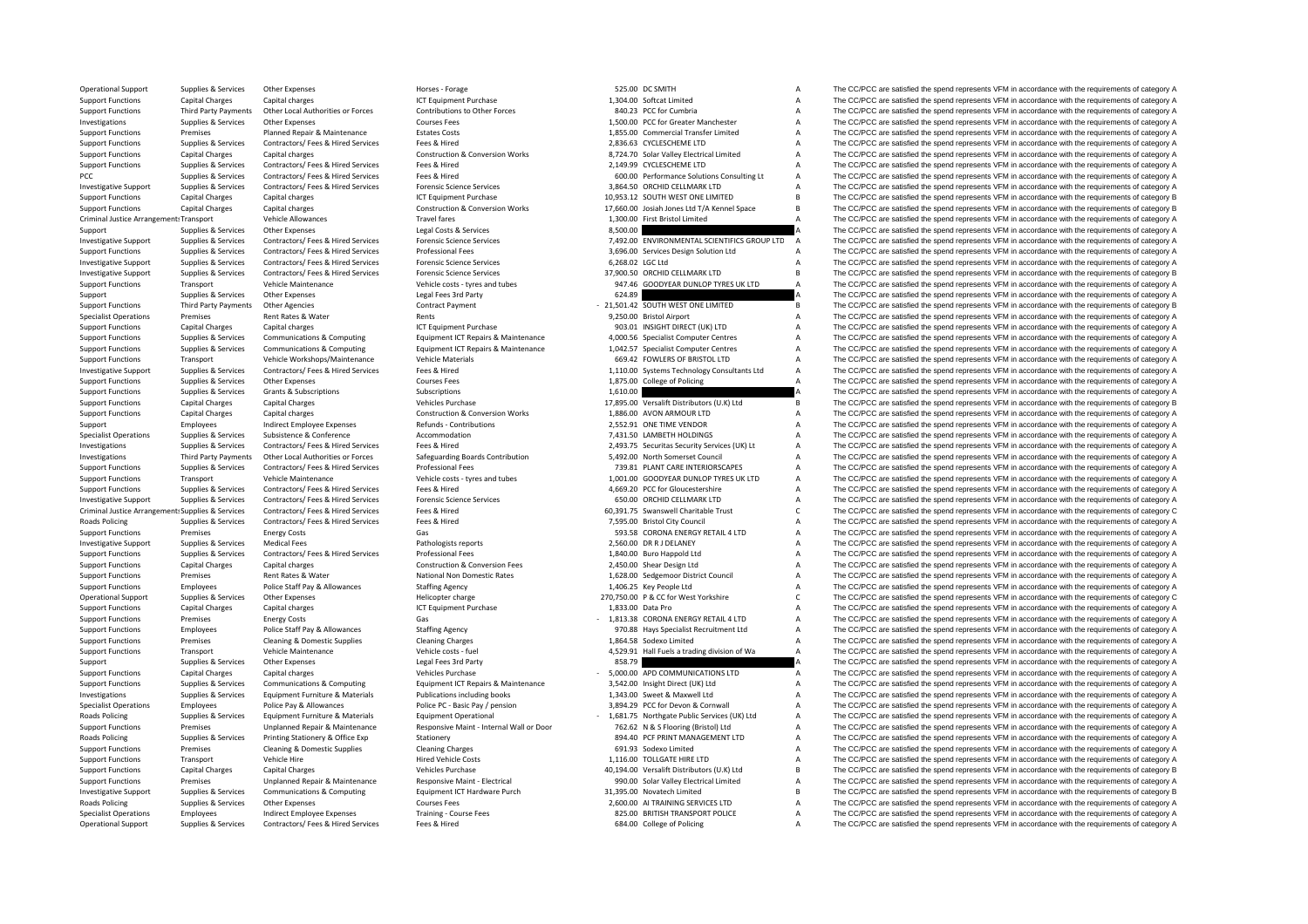| <b>Support Functions</b>                             | Supplies & Services             | Clothing Uniforms & Laundry             | Laundry & Dry Cleaning                     | 1,233.00 Royal Devon and Exeter NHS Foundati | A              | The CC/PCC are satisfied the spend represents VFM in accordance with the requirements of category A                                                                                                        |
|------------------------------------------------------|---------------------------------|-----------------------------------------|--------------------------------------------|----------------------------------------------|----------------|------------------------------------------------------------------------------------------------------------------------------------------------------------------------------------------------------------|
| <b>Support Functions</b>                             | Premises                        | Rent Rates & Water                      | National Non Domestic Rates                | 32,802.00 Bath & North East Somerset         | R              | The CC/PCC are satisfied the spend represents VFM in accordance with the requirements of category B                                                                                                        |
| <b>Investigative Support</b>                         | Supplies & Services             | <b>Medical Fees</b>                     | Pathologists reports                       | 2.560.00 Dr DS Cook                          | A              | The CC/PCC are satisfied the spend represents VFM in accordance with the requirements of category A                                                                                                        |
| <b>Support Functions</b>                             | Transport                       | Vehicle Maintenance                     | Vehicle costs - repair and maintenance     | 510.08 SJ Cook & Sons Ltd                    | A              | The CC/PCC are satisfied the spend represents VFM in accordance with the requirements of category A                                                                                                        |
| <b>Support Functions</b>                             | Premises                        | Rent Rates & Water                      | National Non Domestic Rates                | 3.628.00 Bristol City Council                | A              | The CC/PCC are satisfied the spend represents VFM in accordance with the requirements of category A                                                                                                        |
| <b>Roads Policing</b>                                | Supplies & Services             | Contractors/ Fees & Hired Services      | Fees & Hired                               | 5,376.00 North Somerset Council              | A              | The CC/PCC are satisfied the spend represents VFM in accordance with the requirements of category A                                                                                                        |
| <b>Investigative Support</b>                         | Supplies & Services             | Contractors/ Fees & Hired Services      | <b>Forensic Science Services</b>           | 1,495.00 ORCHID CELLMARK LTD                 | A              | The CC/PCC are satisfied the spend represents VFM in accordance with the requirements of category A                                                                                                        |
| <b>Support Functions</b>                             | Premises                        | Planned Repair & Maintenance            | Servicing - Sewerage Pumps & Septic        | 688.41 Domestic Drain Services Ltd           | A              | The CC/PCC are satisfied the spend represents VFM in accordance with the requirements of category A                                                                                                        |
| PCC                                                  | Supplies & Services             | Contractors/ Fees & Hired Services      | Fees & Hired                               | 1,530.00 Performance Solutions Consulting Lt | A              | The CC/PCC are satisfied the spend represents VFM in accordance with the requirements of category A                                                                                                        |
| Criminal Justice Arrangement: Transport              |                                 | Vehicle Allowances                      | <b>Travel fares</b>                        | 976.00 First Bristol Limited                 |                | The CC/PCC are satisfied the spend represents VFM in accordance with the requirements of category A                                                                                                        |
| <b>Operational Support</b>                           | Transport                       | Vehicle Hire                            | <b>Hired Vehicle Costs</b>                 | 1,008.00 SCOT GROUP LTD                      | A              | The CC/PCC are satisfied the spend represents VFM in accordance with the requirements of category A                                                                                                        |
| <b>Support Functions</b>                             | Premises                        | Rent Rates & Water                      | National Non Domestic Rates                | 26,590.00 Bristol City Council               | R              | The CC/PCC are satisfied the spend represents VFM in accordance with the requirements of category B                                                                                                        |
| <b>Support Functions</b>                             | <b>Capital Charges</b>          | <b>Capital Charges</b>                  | Furniture Purchase                         | 17,556.79 Senator International Ltd          |                | The CC/PCC are satisfied the spend represents VFM in accordance with the requirements of category B                                                                                                        |
| <b>Support Functions</b>                             | Premises                        | Planned Repair & Maintenance            | <b>Estates Costs</b>                       | 1,323.00 AVON ARMOUR LTD                     | A              | The CC/PCC are satisfied the spend represents VFM in accordance with the requirements of category A                                                                                                        |
| <b>Support Functions</b>                             | Supplies & Services             | Communications & Computing              | Equipment ICT Repairs & Maintenance        | 36,863.65 APD COMMUNICATIONS LTD             | B.             | The CC/PCC are satisfied the spend represents VFM in accordance with the requirements of category B                                                                                                        |
| <b>Support Functions</b>                             | Supplies & Services             | Other Expenses                          | Legal Costs & Services                     | 4,183.00                                     |                | The CC/PCC are satisfied the spend represents VFM in accordance with the requirements of category A                                                                                                        |
| <b>Support Functions</b>                             | <b>Capital Charges</b>          | Capital charges                         | <b>Vehicle Conversions</b>                 | 3.978.18 Hall's Electrical Ltd               | A              | The CC/PCC are satisfied the spend represents VFM in accordance with the requirements of category A                                                                                                        |
| <b>Support Functions</b>                             | Supplies & Services             | Contractors/ Fees & Hired Services      | <b>Professional Fees</b>                   | 2,923.00 DRA Maintenance Ltd                 | A              | The CC/PCC are satisfied the spend represents VFM in accordance with the requirements of category A                                                                                                        |
| <b>Specialist Operations</b>                         | Supplies & Services             | Communications & Computing              | Equipment ICT                              | 679.00 TELEFONICA O2 (UK) LTD                | A              | The CC/PCC are satisfied the spend represents VFM in accordance with the requirements of category A                                                                                                        |
| <b>Support Functions</b>                             | Premises                        | Planned Repair & Maintenance            | Planned Maint - Internal Decoration        | 1,620.00 N & S Flooring (Bristol) Ltd        | A              | The CC/PCC are satisfied the spend represents VFM in accordance with the requirements of category A                                                                                                        |
| Analyse                                              | Third Party Payments            | Other Local Authorities or Forces       | Agency Payments - OLAs                     | 2,502.00 PCC for Hertfordshire               | A              | The CC/PCC are satisfied the spend represents VFM in accordance with the requirements of category A                                                                                                        |
| <b>Investigative Support</b>                         | Supplies & Services             | Contractors/ Fees & Hired Services      | <b>Forensic Science Services</b>           | 1,762.42 Key Forensic Services Ltd           | A              | The CC/PCC are satisfied the spend represents VFM in accordance with the requirements of category A                                                                                                        |
| <b>Investigative Support</b>                         | Supplies & Services             | Contractors/ Fees & Hired Services      | <b>Forensic Science Services</b>           | 650.00 ORCHID CELLMARK LTD                   | $\overline{A}$ | The CC/PCC are satisfied the spend represents VFM in accordance with the requirements of category A                                                                                                        |
| <b>Support Functions</b>                             | Supplies & Services             | Other Expenses                          | Legal Costs & Services                     | 4,200.00                                     |                | The CC/PCC are satisfied the spend represents VFM in accordance with the requirements of category A                                                                                                        |
| <b>Support Functions</b>                             | Transport                       | Vehicle Hire                            | <b>Hired Vehicle Costs</b>                 | 742.50 COUNTY CARS                           | Δ              | The CC/PCC are satisfied the spend represents VFM in accordance with the requirements of category A                                                                                                        |
| <b>Support Functions</b>                             | Third Party Payments            | Other Agencies                          | <b>Contract Payment</b>                    | 25,500.00 SOUTH WEST ONE LIMITED             | R              | The CC/PCC are satisfied the spend represents VFM in accordance with the requirements of category B                                                                                                        |
| <b>Support Functions</b>                             | Employees                       | Police Staff Pay & Allowances           | Police Staff - Basic Pay / Pension         | 9,867.73 PCC for Wiltshire                   | A              | The CC/PCC are satisfied the spend represents VFM in accordance with the requirements of category A                                                                                                        |
| <b>Support Functions</b>                             | Premises                        | Rent Rates & Water                      | National Non Domestic Rates                | 3,057.00 South Gloucestershire               | A              | The CC/PCC are satisfied the spend represents VFM in accordance with the requirements of category A                                                                                                        |
| <b>Specialist Operations</b>                         | Supplies & Services             | Communications & Computing              | Equipment ICT Repairs & Maintenance        | 1,179.31 Specialist Computer Centres         | A              | The CC/PCC are satisfied the spend represents VFM in accordance with the requirements of category A                                                                                                        |
| <b>Support Functions</b>                             | <b>Capital Charges</b>          | Capital charges                         | Additions: Non Enhancing Fees              | 800.00 BUCKLEY-LEWIS PARTNERSHIP LTD         | A              | The CC/PCC are satisfied the spend represents VFM in accordance with the requirements of category A                                                                                                        |
| <b>Operational Support</b>                           | Supplies & Services             | Other Expenses                          | Dogs - Kennel Purchase & Maint             | 3,021.34 AEML Ltd T/A Ultra Dog Kennels      | A              | The CC/PCC are satisfied the spend represents VFM in accordance with the requirements of category A                                                                                                        |
| <b>Support Functions</b>                             | <b>Capital Charges</b>          | Capital charges                         | <b>Construction &amp; Conversion Works</b> | 10,495.00 Monmouth Scientific                | R              | The CC/PCC are satisfied the spend represents VFM in accordance with the requirements of category B                                                                                                        |
| <b>Support Functions</b>                             | Premises                        | Rent Rates & Water                      | National Non Domestic Rates                | 8,648.00 Bristol City Council                | A              | The CC/PCC are satisfied the spend represents VFM in accordance with the requirements of category A                                                                                                        |
| <b>Support Functions</b>                             | Transport                       | Vehicle Maintenance                     | Vehicle costs - fuel                       | 9,062.00 Hall Fuels a trading division of Wa | A              | The CC/PCC are satisfied the spend represents VFM in accordance with the requirements of category A                                                                                                        |
| <b>Support Functions</b>                             | Premises                        | Cleaning & Domestic Supplies            | <b>Cleaning Charges</b>                    | 826.73 Sodexo Limited                        |                | The CC/PCC are satisfied the spend represents VFM in accordance with the requirements of category A                                                                                                        |
| <b>Support Functions</b>                             | Premises                        | Rent Rates & Water                      | National Non Domestic Rates                | 3,255.00 North Somerset Council              |                | The CC/PCC are satisfied the spend represents VFM in accordance with the requirements of category A                                                                                                        |
| Roads Policing                                       | Supplies & Services             | Equipment Furniture & Materials         | <b>Equipment Operational</b>               | 33,635.00 Northgate Public Services (UK) Ltd | R              | The CC/PCC are satisfied the spend represents VFM in accordance with the requirements of category B                                                                                                        |
| <b>Support Functions</b>                             | Supplies & Services             | Clothing Uniforms & Laundry             | Clothing & Uniforms - non-stock            | 765.00 COTSWOLD OUTDOOR LTD                  | A              | The CC/PCC are satisfied the spend represents VFM in accordance with the requirements of category A                                                                                                        |
| <b>Investigative Support</b>                         | Supplies & Services             | Contractors/ Fees & Hired Services      | <b>Forensic Science Services</b>           | 1.905.50 ORCHID CELLMARK LTD                 | A              | The CC/PCC are satisfied the spend represents VFM in accordance with the requirements of category A                                                                                                        |
| <b>Support Functions</b>                             | Premises                        | <b>Cleaning &amp; Domestic Supplies</b> | <b>Cleaning Charges</b>                    | 1,919.39 Sodexo Limited                      | A              | The CC/PCC are satisfied the spend represents VFM in accordance with the requirements of category A                                                                                                        |
| <b>Support Functions</b>                             | <b>Capital Charges</b>          | Capital charges                         | ICT Equipment Purchase                     | 21,153.56 SOUTH WEST ONE LIMITED             | B              | The CC/PCC are satisfied the spend represents VFM in accordance with the requirements of category B                                                                                                        |
| <b>Investigative Support</b>                         | Supplies & Services             | Contractors/ Fees & Hired Services      | <b>Forensic Science Services</b>           | 3,065.00 Randox Testing Services             | A              | The CC/PCC are satisfied the spend represents VFM in accordance with the requirements of category A                                                                                                        |
| <b>Support Functions</b>                             | Transport                       | Vehicle Maintenance                     | Vehicle costs - repair and maintenance     | 2.240.70 SJ Cook & Sons Ltd                  | A              | The CC/PCC are satisfied the spend represents VFM in accordance with the requirements of category A                                                                                                        |
| <b>Support Functions</b>                             | Supplies & Services             | <b>Communications &amp; Computing</b>   | <b>Telephone Calls</b>                     | 1,407.70 TELEFONICA O2 (UK) LTD              | A              | The CC/PCC are satisfied the spend represents VFM in accordance with the requirements of category A                                                                                                        |
| <b>Support Functions</b>                             | Supplies & Services             | Printing Stationery & Office Exp        | Postage                                    | 3.599.00 ROYAL MAIL GROUP LTD                | A              | The CC/PCC are satisfied the spend represents VFM in accordance with the requirements of category A                                                                                                        |
| <b>Support Functions</b>                             | Premises                        | Unplanned Repair & Maintenance          | Responsive Maint - Drainage                | 870.00 Aquarius Waste Management Ltd         | A              | The CC/PCC are satisfied the spend represents VFM in accordance with the requirements of category A                                                                                                        |
| <b>Support Functions</b>                             | Third Party Payments            | Other Agencies                          | <b>Contract Payment</b>                    | 456,000.82 SOUTH WEST ONE LIMITED            |                | The CC/PCC are satisfied the spend represents VFM in accordance with the requirements of category C                                                                                                        |
| <b>Support Functions</b>                             | <b>Capital Charges</b>          | Capital Charges                         | ICT Equipment Purchase                     | 54,143.70 Reveal Media Ltd                   | Ċ.             | The CC/PCC are satisfied the spend represents VFM in accordance with the requirements of category C                                                                                                        |
| <b>Support Functions</b>                             | Supplies & Services             | Contractors/ Fees & Hired Services      | <b>Professional Fees</b>                   | 1,577.75 CRADDY Pitchers Ltd                 | A              | The CC/PCC are satisfied the spend represents VFM in accordance with the requirements of category A                                                                                                        |
| <b>Support Functions</b>                             | Transport                       | Vehicle Maintenance                     | Vehicle costs - fuel                       | 23,335.63 Arval UK Ltd                       | B              | The CC/PCC are satisfied the spend represents VFM in accordance with the requirements of category B                                                                                                        |
| <b>Support Functions</b>                             | Premises                        | <b>Rent Rates &amp; Water</b>           | National Non Domestic Rates                | 811.00 South Gloucestershire                 | A              | The CC/PCC are satisfied the spend represents VFM in accordance with the requirements of category A                                                                                                        |
| Analyse                                              | Supplies & Services             | Equipment Furniture & Materials         | Equipment                                  | 3,250.00 Cleartone Telecoms Ltd              | A              | The CC/PCC are satisfied the spend represents VFM in accordance with the requirements of category A                                                                                                        |
|                                                      |                                 | Contractors/ Fees & Hired Services      | <b>Forensic Science Services</b>           | 3.976.03 LGC Ltd                             |                |                                                                                                                                                                                                            |
| <b>Investigative Support</b>                         | Supplies & Services             | Rent Rates & Water                      | National Non Domestic Rates                |                                              | $\Delta$       | The CC/PCC are satisfied the spend represents VFM in accordance with the requirements of category A                                                                                                        |
| <b>Support Functions</b>                             | Premises                        |                                         |                                            | 1,541.00 West Somerset Council Rates/Council |                | The CC/PCC are satisfied the spend represents VFM in accordance with the requirements of category A                                                                                                        |
| <b>Support Functions</b><br><b>Support Functions</b> | Supplies & Services<br>Premises | Other Expenses                          | Legal Costs & Services<br>Electricity      | 1,500.00<br>5,091.39 EDF ENERGY 1 LIMITED    | A              | The CC/PCC are satisfied the spend represents VFM in accordance with the requirements of category A<br>The CC/PCC are satisfied the spend represents VFM in accordance with the requirements of category A |
|                                                      |                                 | <b>Energy Costs</b>                     |                                            |                                              |                |                                                                                                                                                                                                            |
| <b>Support Functions</b>                             | Supplies & Services             | Printing Stationery & Office Exp        | Postage                                    | 516.11 Neopost Ltd                           | A              | The CC/PCC are satisfied the spend represents VFM in accordance with the requirements of category A                                                                                                        |
| <b>Support Functions</b>                             | Premises                        | <b>Cleaning &amp; Domestic Supplies</b> | <b>Cleaning Charges</b>                    | 627.62 Sodexo Limited                        |                | The CC/PCC are satisfied the spend represents VFM in accordance with the requirements of category A                                                                                                        |
| <b>Support Functions</b>                             | Supplies & Services             | Other Expenses                          | Cost Of Appeals                            | 781.25                                       |                | The CC/PCC are satisfied the spend represents VFM in accordance with the requirements of category A                                                                                                        |
| <b>Specialist Operations</b>                         | Supplies & Services             | Communications & Computing              | Equipment ICT Repairs & Maintenance        | 2,963.70 Stone Computers Ltd                 |                | The CC/PCC are satisfied the spend represents VFM in accordance with the requirements of category A                                                                                                        |
| <b>Support Functions</b>                             | Supplies & Services             | Contractors/ Fees & Hired Services      | <b>Professional Fees</b>                   | 972.00 CITY & GUILDS                         | A              | The CC/PCC are satisfied the spend represents VFM in accordance with the requirements of category A                                                                                                        |
| Analyse                                              | Capital Financing               | <b>External Interest</b>                | Debt Charges - Interest                    | 24,581.25 Public Works Loan Board            | B              | The CC/PCC are satisfied the spend represents VFM in accordance with the requirements of category B                                                                                                        |
| <b>Investigative Support</b>                         | Supplies & Services             | Contractors/ Fees & Hired Services      | <b>Forensic Science Services</b>           | 912.64 Key Forensic Services Ltd             |                | The CC/PCC are satisfied the spend represents VFM in accordance with the requirements of category A                                                                                                        |
| <b>Support Functions</b>                             | Supplies & Services             | Contractors/ Fees & Hired Services      | <b>Forensic Science Services</b>           | 3,518.00 ENVIRONMENTAL SCIENTIFICS GROUP LTD |                | The CC/PCC are satisfied the spend represents VFM in accordance with the requirements of category A                                                                                                        |
| <b>Operational Support</b>                           | Supplies & Services             | Other Expenses                          | <b>Courses Fees</b>                        | 835.00 Serco                                 |                | The CC/PCC are satisfied the spend represents VFM in accordance with the requirements of category A                                                                                                        |
| <b>Support Functions</b>                             | Premises                        | Planned Repair & Maintenance            | Alterations - Health & Safety              | 846.35 SECUREDOR SERVICES                    |                | The CC/PCC are satisfied the spend represents VFM in accordance with the requirements of category A                                                                                                        |
| <b>Support Functions</b>                             | Supplies & Services             | Contractors/ Fees & Hired Services      | Fees & Hired                               | 3,500.00 Lee Hecht Harrison Penna Limited    | $\overline{A}$ | The CC/PCC are satisfied the spend represents VFM in accordance with the requirements of category A                                                                                                        |
| <b>Support Functions</b>                             | Premises                        | Planned Repair & Maintenance            | Alterations - Health & Safety              | 900.00                                       |                | The CC/PCC are satisfied the spend represents VFM in accordance with the requirements of category A                                                                                                        |
|                                                      |                                 | $ 1 -  0  1$                            |                                            | 0.000                                        |                | $-4 - 3$ density $-$                                                                                                                                                                                       |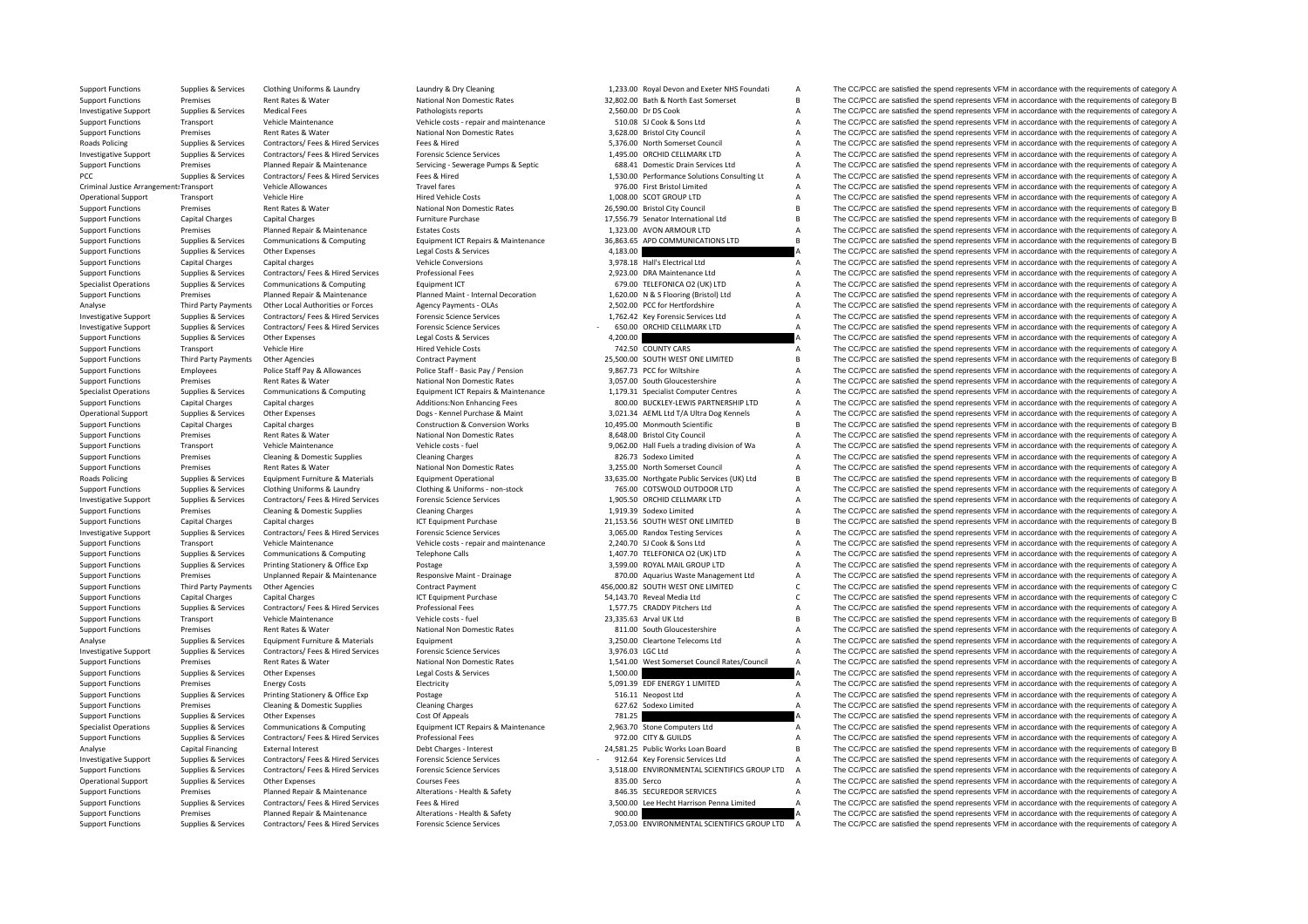Roads**Roads Policing** Roads Policing **Roads Policing Roads Policing** 61% Support / 39% Dealing wiThird Party Payments **Roads Policing Roads Policing** Roads Policing **Roads Policing** Criminal Justice

|                  | 5,931.75 ROYAL MAIL GROUP LTD                | А              |
|------------------|----------------------------------------------|----------------|
|                  | 19,796.00 Bristol City Council               | B              |
|                  |                                              |                |
| 6,836.68         | <b>Cubic Transportation Systems (ITMS)</b>   | А              |
| 1,020.04         |                                              | A              |
|                  | 4,219.50 SOUTH SOMERSET DISTRICT COUNCIL     | А              |
|                  | 1,094.80 Pitney Bowes Ltd                    | A              |
| 766.36           |                                              | $\overline{A}$ |
|                  | 5,808.00 Services Design Solution Ltd        | A              |
|                  | 3,000.00 Capita Secure Information Solutions | A              |
|                  | 1,266.94 Key Forensic Services Ltd           | A              |
|                  | 20,153.00 Bristol City Council               | B              |
|                  | 1.578.00 North Somerset Council              | A              |
|                  | 3,978.18 Hall's Electrical Ltd               | A              |
|                  | 546.78 MJ Fews Ltd                           | A              |
|                  | 521.63 HM Revenue & Customs                  | A              |
|                  | 768.00 Aquarius Waste Management Ltd         | A              |
|                  | 56,161.00 North Somerset Council             | C              |
|                  | 16,800.00 SOUTH WEST ONE LIMITED             | B              |
|                  | 3,605.76 EDF ENERGY 1 LIMITED                | А              |
|                  | 4,360.42 The Trouville Hotel                 | A              |
|                  | 2,610.00 College of Policing                 | A              |
| 541.50           |                                              | A              |
|                  | 499,040.92 SOUTH WEST ONE LIMITED            | Ċ              |
|                  | 1,612.50 Northgate Public Services (UK) Ltd  | A              |
|                  |                                              | A              |
|                  | 2,324.70 Solar Valley Electrical Limited     | A              |
| 1,120.00 LGC Ltd |                                              | A              |
|                  | 3,345.38 National Offender Managemengt Servi |                |
|                  | 575.37 Kingsmead of Bath                     | A              |
|                  | 18,850.00 FORD MOTOR CO LTD                  | B              |
| 2,450.00         |                                              | А              |
|                  | 1,820.00 Key Forensic Services Ltd           | A              |
|                  | 6,033.00 PCC for Wiltshire                   | A              |
|                  | 825.00 Intimus International Limited         | A              |
|                  | 6,514.00 Northgate Public Services (UK) Ltd  | A              |
|                  | 16,648.54 Wessex Garages (Holdings) Ltd      | B              |
|                  | 825.00 Vodafone Corporate Limited            | A              |
|                  | 23,466.17 Sodexo Limited                     | B              |
|                  | 36,665.97 EDF ENERGY 1 LIMITED               | B              |
|                  | 3,570.00 North Somerset Council              | А              |
|                  | 1,826.00 Bristol City Council                | A              |
|                  | 513.68 PURCHASE POWER                        | А              |
|                  | 2,278.00 Stannah Lifts Service Ltd           | A              |
|                  | 6,759.00 North Somerset Council              | A              |
|                  | 6,587.29 Integral UK Ltd                     | A              |
|                  | 110,750.00 Public Works Loan Board           | Ċ              |
|                  | 1,170.00 Sodexo Limited                      | A              |
|                  | 2,560.00 Dr A J Jeffery                      | A              |
|                  | 960.00 Systems Technology Consultants Ltd    | A              |
|                  | 13,200.00 IntroNovo Limited                  | B              |
|                  | 931.50 DESIGN IT SOLUTIONS LIMITED T/APANO   | A              |
|                  | 615.00 HM Courts & Tribunal Service          | A              |
|                  | 1,503.00 North Somerset Council              | A              |
|                  | 1,150.00 Weldon Communications Ltd           | A              |
|                  | 3,592.86 SOUTH WEST ONE LIMITED              | A              |
|                  | 5,467.00 Bristol City Council                | A              |
|                  | 7,750.00 SBI Tac Pro Ltd                     | A              |
|                  | 6,531.00 North Somerset Council              | A              |
|                  |                                              | A              |
|                  | 783.73 LGC Ltd                               | A              |
|                  | 1,780.80 Services Design Solution Ltd        |                |
|                  | 875.00 Royal Devon and Exeter NHS Foundati   | А<br>B         |
|                  | 41,250.00 Colliers International             |                |
|                  | 635.00 Commercial Transfer Limited           | А              |
|                  | 4,687.50 GRANT THORNTON UK LLP               | A              |
|                  | 4,710.00 N & S Flooring (Bristol) Ltd        | A              |
|                  | 4,200.00 Capita Secure Information Solutions | A              |
|                  | 532.00 Securitas Security Services (UK) Lt   | A              |
|                  | 837.55 BMW (UK) Ltd                          | A              |
|                  | 640.00 College of Policing                   | A              |
|                  |                                              |                |

Supplies & Services Printing Stationery & Office Exp Postage Printing Postage Printing Stategory A Services 5,931.75 ROYAL MAIL GROUP LTD A The CC/PCC are satisfied the spend represents VFM in accordance with the requireme Supplies & Services Contractors/ Fees & Hired Services Fees & Hired Services Fees & Hired 19,796.00 Bristol City Council B The CC/PCC are satisfied the spend represents VFM in accordance with the requirements of category B Supplies & Services Equipment Furniture & Materials Equipment Operational 6,836.68 Cubic Transportation Systems (ITMS) A The CC/PCC are satisfied the spend represents VFM in accordance with the requirements of category A Support Functions Supplies & Services Other Expenses Legal Costs & Services Legal Costs Conces Legal Costs & Services 1,020.04 A The CC/PCC are satisfied the spend represents VFM in accordance with the requirements of cate examples and the rent Rents Rents Rents Rents Rents Rents A, 219.50 SOUTH SOMERSET DISTRICT COUNCIL A The CC/PCC are satisfied the spend represents VFM in accordance with the requirements of category A Policing Supplies & Services Printing Stationery & Office Exp Stationery Stationery Stationery 1,094.80 Pitney Bowes Ltd A The CC/PCC are satisfied the spend represents VFM in accordance with the requirements of category A Supplies & Services Equipment Europeant Equipment Properties Equipment 766.36 766.36 A The CC/PCC are satisfied the spend represents VFM in accordance with the requirements of category A The CC/PCC are satisfied the spend Support Functions Capital Charges Capital charges Additions:Non Enhanc Cn&Wk B&I 5,808.00 Services Design Solution Ltd A The CC/PCC are satisfied the spend represents VFM in accordance with the requirements of category A Support Functions Supplies & Services Communications & Computing Equipment ICT Repairs & Maintenance 3,000,00 Capita Secure Information Solutions A The CC/PCC are satisfied the spend represents VFM in accordance with the r Support Functions Supplies & Services Contractors/ Fees & Hired Services Forensic Science Services . Forensic Science Services . The COPOC are satisfied the spend represents VFM in accordance with the requirements of categ Popplies & Services Contractors/ Fees & Hired Services Fees & Hired Present Hired Departic Patence Present Category B 20,153.00 Bristol City Council B The CC/PCC are satisfied the spend represents VFM in accordance with th Support Functions Premises Rent Rates & Water National Non Domestic Rates 1,578.00 North Somerset Council A The CC/PCC are satisfied the spend represents VFM in accordance with the requirements of category A Support Functions Capital Charges Capital charges Capital charges Vehicle Conversions Vehicle Conversions 3,978.18 Hall's Electrical Ltd A The CC/PCC are satisfied the spend represents VFM in accordance with the requiremen Support Functions Transport Vehicle Maintenance Vehicle costs repair and maintenance 546.78 MJ Fews Ltd A The CC/PCC are satisfied the spend represents VFM in accordance with the requirements of category A Support Employees Indirect Employee Expenses CEP Payable DHSS 521.63 HM Revenue & Customs A The CC/PCC are satisfied the spend represents VFM in accordance with the requirements of category A Support Functions Premises Planned Repair & Maintenance Servicing - Serverage Pumps & Septic 768.00 Aquarius Waste Management Ltd A The CC/PCC are satisfied the spend represents VFM in accordance with the requirements of c Support Functions Premises Rent Rates Rent Rates National Non Domestic Rates 56,161.00 North Somerset Council C The CC/PCC are satisfied the spend represents VFM in accordance with the requirements of category C Support Functions Capital Charges Capital charges Capital charges 16,800.00 SOUTH WEST ONE LIMITED B The CC/PCC are satisfied the spend represents VFM in accordance with the requirements of category B Support Functions Premises Energy Costs Electricity Electricity 3,605.76 EDF ENERGY 1 LIMITED A The CC/PCC are satisfied the spend represents VFM in accordance with the requirements of category A Specialist Operations Supplies & Services Subsistence Subsistence Accommodation Accommodation 4,360.42 The Trouville Hotel A The CC/PCC are satisfied the spend represents VFM in accordance with the requirements of category The CC/PCC are satisfied the spend represents VFM in accordance with the requirements of category A Support Supplies & Services Other Expenses Support Support Services 541.5 a SALLSO A The CC/PCC are satisfied the spend represents VFM in accordance with the requirements of category A Other Agencies Contract Payment Contract Payment 499,040.92 SOUTH WEST ONE LIMITED C The CC/PCC are satisfied the spend represents VFM in accordance with the requirements of category C Roads Policing Supplies & Services Equipment Furniture & Materials Equipment Operational Equipment Operational<br>
Support Functions Capital Charges Capital charges Capital charges Construction & Construction & Conversion Wor Support Functions Construction & Conversion Works Capital Charges Construction & Conversion Works 2,324.70 Solar Valley Electrical Limited A The CC/PCC are satisfied the spend represents VFM in accordance with the requirem Investigative Support Support Supporters Contractors/ Fees & Hired Services Forensic Science Services 1,120.00 LGC Ltd A The CC/PCC are satisfied the spend represents VFM in accordance with the requirements of category A Investigations Third Party Payments Other Local Authorities or Forces Agency Payments - OLAs 3.345.38 National Offender Management Servi A The CC/PCC are satisfied the spend represents VFM in accordance with the requiremen Support Functions Premises Energy Costs Energy Costs Electricity Electricity Electricity Electricity Electricity 575.37 Kingsmead of Bath A The CC/PCC are satisfied the spend represents VFM in accordance with the requireme The CC/PCC are satisfied the spend represents VFM in accordance with the requirements of category B Specialist Operations Supplies & Services Equipment Furniture & Materials Equipment Equipment Equipment Equipment Equipment 2,450.00 A The CC/PCC are satisfied the spend represents VFM in accordance with the requirements o Investigative Support Support Support Supporters Contractors/ Fees & Hired Services Forensic Science Services contents of category A 1.820.00 Key Forensic Services Ltd A The CC/PCC are satisfied the spend represents VFM in Operational Support Third Party Payments Other Local Authorities or Forces Contributions to Other Forces 6033.00 PCC for Wiltshire 603.00 PCC for Wiltshire Music and The CC/PCC are satisfied the spend represents VFM in acc The CC/PCC are satisfied the spend represents VFM in accordance with the requirements of category A Policing Supplies & Services Communications & Computing Equipment ICT Software 6,514.00 Northgate Public Services (UK) Ltd A The CC/PCC are satisfied the spend represents VFM in accordance with the requirements of category Support Functions Capital Charges Capital Charges Capital Charges Vehicles Purchase 16,648.54 Wessex Garages (Holdings) Ltd B The CC/PCC are satisfied the spend represents VFM in accordance with the requirements of categor Support Functions Supplies & Services Communications & Computing Equip ICT - Telephones/pagers 825.00 Vodafone Corporate Limited A The CC/PCC are satisfied the spend represents VFM in accordance with the requirements of ca Support Functions Premises Cleaning & Domestic Supplies Cleaning Charges Cleaning Charges Cleaning Charges Cleaning Charges Cleaning Charges Cleaning Charges Cleaning Charges Cleaning Charges 23,466.17 Sodexo Limited B The Energy Costs Energy Costs Electricity Electricity Electricity Electricity Electricity Electricity Electricity Electricity and the spend represents VFM in accordance with the requirements of category B States and the Spend Policing Supplies Supplies Supplies Supplies A Service Contractors Contractors Contractors A The CC/PCC are satisfied the spend represents VFM in accordance with the requirements of category A Support Functions Premises Rent Rates & Water National Non Domestic Rates 1,826.00 Bristol City Council A The CC/PCC are satisfied the spend represents VFM in accordance with the requirements of category A Support Functions Supplies & Services Printing Stationery & Office Exp Postage Printing Stationery and Postage Postage State Common States and States and States and The CC/PCC are satisfied the spend represents VFM in acco Support Functions Premises Planned Repair & Maintenance Lifts Lifts 2,278.00 Stannah Lifts Service Ltd A The CC/PCC are satisfied the spend represents VFM in accordance with the requirements of category A Service Ltd Servi Premises Rent Rates Rent Rates National Non Domestic Rates 6,759.00 North Somerset Council A The CC/PCC are satisfied the spend represents VFM in accordance with the requirements of category A Support Functions Premises Planned Repair & Maintenance Servicing • Mechanical Plant 6,587.29 Integral UK Ltd A The CC/PCC are satisfied the spend represents VFM in accordance with the requirements of category A Debt Chang Analyse Capital Financing External Interest Debt Charges - Interest Debt Charges - Interest 110,750.00 Public Works Loan Board C The CC/PCC are satisfied the spend represents VFM in accordance with the requirements of cate The CC/PCC are satisfied the spend represents VFM in accordance with the requirements of category A Investigative Support Supplies & Services Medical Fees 2,756 Pathologists reports 2,560.00 Dr A J Leffery A The CC/PCC are satisfied the spend represents VFM in accordance with the requirements of category A Investigative Support Supplies & Services Contractors/ Fees & Hired Services Fees & Hired Services Fees & Hired Services Fees & Hired Pervices Fees & Hired 960.00 Systems Technology Consultants Ltd A The CC/PCC are satisfi Support Functions Supplies & Services Communications & Communications & Communications & Communications & Communications Faultoment CT Bensire & Maintenance 13 20000 Introducul imited R The CC/PCC are catisfied the spend r Support Functions Supplies & Services Equipment Furniture & Materials Equipment Equipment 931.50 DESIGN IT SOLUTIONS LIMITED T/APANO A The CC/PCC are satisfied the spend represents VFM in accordance with the requirements o Investigations Supplies & Services Contractors/ Fees & Hired Services Fees & Hired Services Fees & Hired Services Fees & Hired Mational Non Domestic Rates Service A The CC/PCC are satisfied the spend represents VFM in acco Premises Rent Rates & Water National Non Domestic Rates 1,503.00 North Somerset Council A The CC/PCC are satisfied the spend represents VFM in accordance with the requirements of category A<br>Support of the spend represents Support Functions Supplies & Services Equipment Functions Functions of Communications 1,150.00 Weldon Communications Ltd A The CC/PCC are satisfied the spend represents VFM in accordance with the requirements of category A Support Functions Third Party Payments Other Agencies Contract Payment Contract Payment 3,592.86 SOUTH WEST ONE LIMITED A The CC/PCC are satisfied the spend represents VFM in accordance with the requirements of category A Support Functions Premises Rent Rates & Water National Non Domestic Rates 5,467.00 Bristol City Council A The CC/PCC are satisfied the spend represents VFM in accordance with the requirements of category A Support Function Support Functions Supplies & Services Equipment Furniture & Materials Equipment - Consumables Equipment - Consumables 7,750.00 SBI Tac Pro Ltd A The CC/PCC are satisfied the spend represents VFM in accordance with the requ Policing Supplies & Services Contractors/ Fees & Hired Services Fees & Hired 6,531.00 North Somerset Council <sup>A</sup> The CC/PCC are satisfied the spend represents VFM in accordance with the requirements of category A Investigative Support Supplies & Services Contractors/ Fees & Hired Services Forensic Science Services Forensic Science Services 783.73 LGC Ltd A The CC/PCC are satisfied the spend represents VFM in accordance with the req Support Functions Capital Charges Capital charges Capital charges Additions:Non Enhancing Fees 1,780.80 Services Design Solution Ltd A The CC/PCC are satisfied the spend represents VFM in accordance with the requirements o The CC/PCC are satisfied the spend represents VFM in accordance with the requirements of category A Specialist Operations Premises Rent Rates & Water Rents Rents Rents Rents Rents Rents And Dent Rents And Dent Rent Rents And Dent Rents And Dent Rents And Dent Rent Rent Rent Rent Rents And Dent Rent Rent Rent Rent Rent Re Support Functions Premises Planned Repair & Maintenance Estates Costs Estates Costs 635.00 Commercial Transfer Limited A The CC/PCC are satisfied the spend represents VFM in accordance with the requirements of category A S Support Functions Supplies & Services Other Expenses External Audit Fee 4,687.50 GRANT THORNTON UK LLP A The CC/PCC are satisfied the spend represents VFM in accordance with the requirements of category A<br>Specialist Operat Specialist Operations Premises Planned Repair & Maintenance Premises Costs 4,710.00 N & S Flooring (Bristol) Ltd A The CC/PCC are satisfied the spend represents VFM in accordance with the requirements of category A Support Functions Capital Charges Capital charges Capital charges A ACT Equipment Purchase 4,200.00 Capita Secure Information Solutions A The CC/PCC are satisfied the spend represents VFM in accordance with the requirement The CC/PCC are satisfied the spend represents VFM in accordance with the requirements of category A Support Functions Transport Vehicle Maintenance Vehicle costs ‐ repair and maintenance 837.55 BMW (UK) Ltd A The CC/PCC are satisfied the spend represents VFM in accordance with the requirements of category A Support Functions Supplies & Services Other Expenses Courses Fees 640.00 College of Policing A The CC/PCC are satisfied the spend represents VFM in accordance with the requirements of category A Support Functions Capital Charges Capital charges Vehicle Conversions Vehicle Conversions 3,978.18 Hall's Electrical Ltd A The CC/PCC are satisfied the spend represents VFM in accordance with the requirements of category A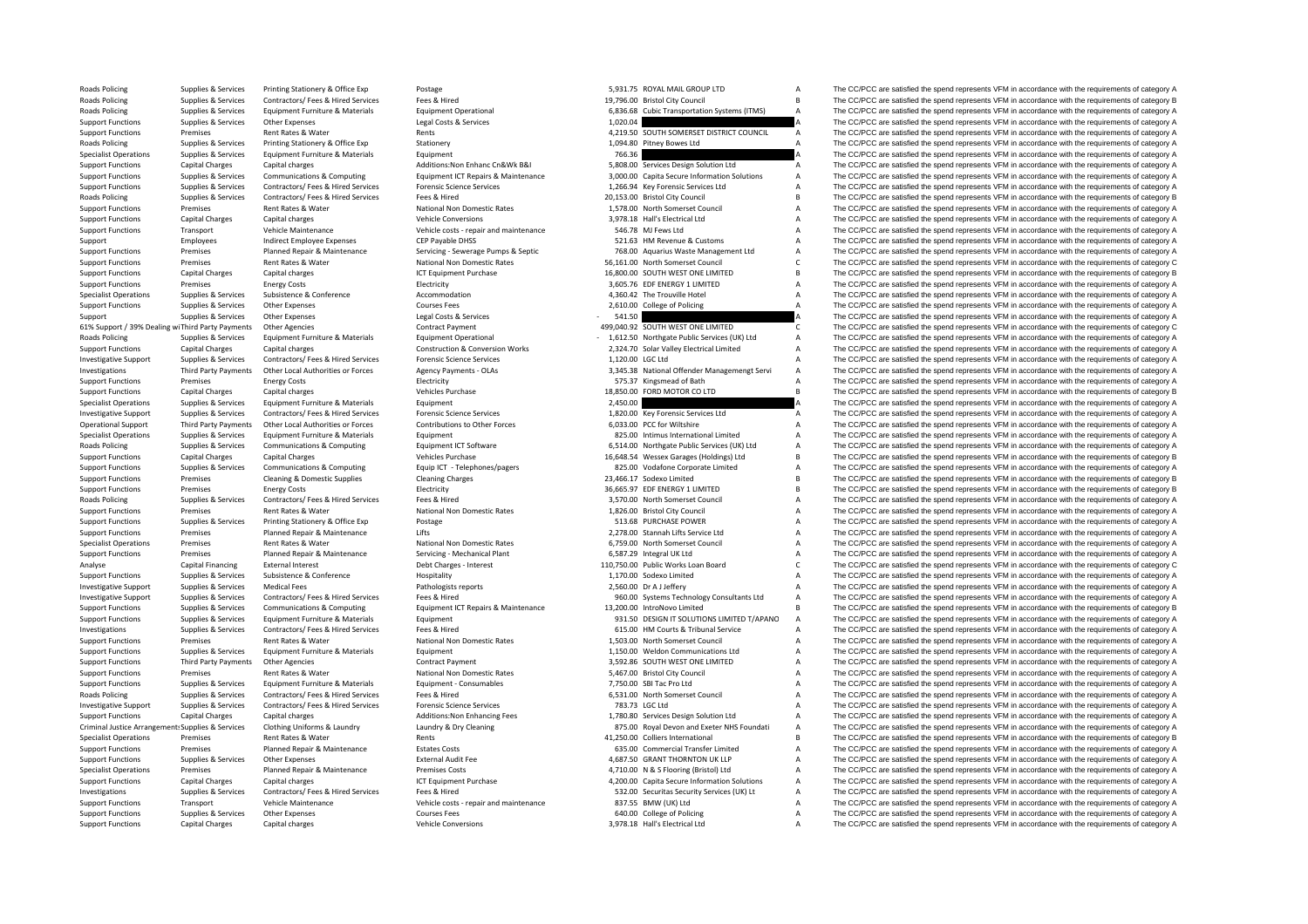Criminal Justice**PCC** Third Party Payments **Roads Policing** PCC Third Party Payments **Roads Policing Roads Policing** Criminal Justice

Support Functions Premises Planned Repair & Maintenance Estates Costs 3,400.00 North Somerset Council A The CC/PCC are satisfied the spend represents VFM in accordance with the requirements of category A Specialist Operations Supplies & Services Equipment Furniture & Materials Equipment 4,000.00 4,000.00 A The CC/PCC are satisfied the spend represents VFM in accordance with the requirements of category A Support Functions Capital Charges Capital charges Capital charges Construction & Conversion Works 911.77 Energy Asssets Limited A The CC/PCC are satisfied the spend represents VFM in accordance with the requirements of cat Support Functions Supplies & Services Clothing Uniforms & Laundry Clothing & Uniforms – Issues 910.00 Primetake Ltd A The CC/PCC are satisfied the spend represents VFM in accordance with the requirements of category A Seci Employees Police Pay & Allowances Police PC – Basic Pay / pension 7,827.39 PCC for Wiltshire A The CC/PCC are satisfied the spend represents VFM in accordance with the requirements of category A Investigative Support Supplies & Services Contractors/ Fees & Hired Services Forensic Science Services Forensic Science Services 30,116.10 ORCHID CELLMARK LTD B The CC/PCC are satisfied the spend represents VFM in accordan Operational Support Supplies & Services Clothing Uniforms & Laundry Clothing & Uniforms - non-stock and a material content and the CC/PCC are satisfied the spend represents VFM in accordance with the requirements of catego Analyse Employees Police Staff Pay & Allowances Staffing Agency Staff Pay Agency 14,986.71 Matrix SCM Ltd B The CC/PCC are satisfied the spend represents VFM in accordance with the requirements of category B Support Functions Transport Vehicle Maintenance Vehicle Costs - commissioning 888.00 Chubb Electronic Security Ltd A The CC/PCC are satisfied the spend represents VFM in accordance with the requirements of category A Other Expenses expenses and costs and costs and costs and the Service of the CC/PCC are satisfied the spend represents VFM in accordance with the requirements of category A The CC/PCC are satisfied the spend represents VFM Analyse Employees Police Staff Pay & Allowances Staffing Agency 20,168.50 Matrix SCM Ltd B The CC/PCC are satisfied the spend represents VFM in accordance with the requirements of category B Vobicle Analyse View Matrix Com Support Functions Transport Vehicle Maintenance Vehicle costs tyres and tubes 1,396.75 GOODYEAR DUNLOP TYRES UK LTD A The CC/PCC are satisfied the spend represents VFM in accordance with the requirements of category A Support Functions Transport Vehicle Maintenance Vehicle Costs - repair and maintenance 705.85 Darwin Diesels Ltd A The CC/PCC are satisfied the spend represents VFM in accordance with the requirements of category A Investigative Support Supplies & Services Contractors/ Fees & Hired Services Forensic Science Services Contensic Science Services Contensic Science Services (5,770.02 Key Forensic Services Ltd A The CC/PCC are satisfied th Support Functions Supplies & Services Communications & Computing Equip ICT - Telephones/pagers 2,465.00 Endpoint. Projects Ltd A The CC/PCC are satisfied the spend represents VFM in accordance with the requirements of cate Analyse Premises Rent Rates & Water Hire of Accommodation Hire of Accommodation 520.00 WIVELISCOMBE AREA PARTNERSHIP A The CC/PCC are satisfied the spend represents VFM in accordance with the requirements of category A Support Functions Capital Charges Capital charges Capital charges Capital charges Capital charges Capital charges Construction & Construction & Construction & Construction & Construction & Construction & Construction & Con 1.<br>
Investigative Support Supplies & Services Contractors/ Fees & Hired Services Forensic Science Services – 1.286.50 ORCHID CELLMARK LTD A The CC/PCC are satisfied the spend represents VFM in accordance with the requireme Support Functions Transport Vehicle Workshops/Maintenance Vehicle Workshop 3,675.00 Calibration & Consultancy Services A The CC/PCC are satisfied the spend represents VFM in accordance with the requirements of category A Support Functions Supplies & Services Other Expenses Legal Costs & Services Support Courses Courses Legal Costs & Services 550.00 Support Functions A The CC/PCC are satisfied the spend represents VFM in accordance with the The CC/PCC are satisfied the spend represents VFM in accordance with the requirements of category A Payments to Clients Clients Clients Crants - Voluntary Orgs 108,000.00 Barnardos 108,000.00 Barnardos C The CC/PCC are satisfied the spend represents VFM in accordance with the requirements of category C<br>Medical Fees Crant Investigative Support Supplies & Services Medical Fees Pathologists reports Pathologists reports 2,560.00 Dr A Jeffery A The CC/PCC are satisfied the spend represents VFM in accordance with the requirements of category A S Support Functions Premises Rent Rates Rent Rates Rent Rates National Non Domestic Rates 969.00 Bristol City Council A The CC/PCC are satisfied the spend represents VFM in accordance with the requirements of category A Decr A The CC/PCC are satisfied the spend represents VFM in accordance with the requirements of category A Investigations Supplies & Services Other Expenses Courses Fees Courses Fees 1,057.00 National Crime Agency A The CC/PCC are satisfied the spend represents VFM in accordance with the requirements of category A Support Functions Capital Charges Capital charges Capital charges 1,939.11 Specialist Computer Centres A The CC/PCC are satisfied the spend represents VFM in accordance with the requirements of category A Support Functions Premises Planned Repair & Maintenance Repairs & Maint General Repairs & Maint General Support Falcon Pest Control Ltd A The CC/PCC are satisfied the spend represents VFM in accordance with the requirement The CC/PCC are satisfied the spend represents VFM in accordance with the requirements of category A Support Functions Capital Charges Capital charges Additions:Non Enhancing Fees 1,780.80 Services Design Solution Ltd A The CC/PCC are satisfied the spend represents VFM in accordance with the requirements of category A Dir Investigative Support Support Supporters Medical Fees Pathologists reports Pathologists reports 2,560.00 DR BN PURDUE A The CC/PCC are satisfied the spend represents VFM in accordance with the requirements of category A Operational Support Supplies & Services Other Expenses expenses Horses Farrier Costs and Morses Farrier Costs 950.00 A H BALL A The CC/PCC are satisfied the spend represents VFM in accordance with the requirements of categ C The CC/PCC are satisfied the spend represents VFM in accordance with the requirements of category C Support Functions Capital Charges Capital charges Capital charges Capital charges ICT Equipment Purchase 2,204.00 Data Pro A The CC/PCC are satisfied the spend represents VFM in accordance with the requirements of category Support Functions Transport Vehicle Workshops/Maintenance Vehicle Materials 993.50 WURTH UK LTD A The CC/PCC are satisfied the spend represents VFM in accordance with the requirements of category A Specialist Operations Premises Planned Repair & Maintenance Premises Costs 4,271.75 A The CC/PCC are satisfied the spend represents VFM in accordance with the requirements of category A Investigative Support Supplies & Services Contractors/ Fees & Hired Services Forensic Science Services Forensic Science Services 4,210.09 LGC Ltd A The CC/PCC are satisfied the spend represents VFM in accordance with the r Analyse Supplies & Services Other Expenses Courses Fees Courses Fees 750.00 Wildlife Training Consultancy A The CC/PCC are satisfied the spend represents VFM in accordance with the requirements of category A Courses Course Operational Support Supplies & Services Other Expenses Courses Fees 1,050.00 Plane Safe Limited A The CC/PCC are satisfied the spend represents VFM in accordance with the requirements of category A Support Functions Supplies & Services Equipment Furniture & Materials Equipment Equipment Equipment Equipment Equipment Purniture & Materials Equipment Purniture and tubes and tubes and tubes ass.00 BATHWICK TYRES LTD A Th Support Functions Transport Vehicle Maintenance Vehicle Costs - tyres and tubes 888.00 BATHWICK TYRES LTD A The CC/PCC are satisfied the spend represents VFM in accordance with the requirements of category A Specialist Ope Premises Planned Repair & Maintenance Premises Costs Premises Costs 2,847.00 Space Engineering Services Ltd A The CC/PCC are satisfied the spend represents VFM in accordance with the requirements of category A San Articula Specialist Operations Supplies & Services Other Expenses Courses Fees Courses Fees 680.00 National Crime Agency A The CC/PCC are satisfied the spend represents VFM in accordance with the requirements of category A Speciali Specialist Operations Employees Indirect Employee Expenses Training - Course Fees 795.00 795.00 795.00 A The CC/PCC are satisfied the spend represents VFM in accordance with the requirements of category A<br>Roads Policing Su Roads Policing Supplies & Services Printing Stationery & Office Exp Stationery Stationery Stationery 2,236.00 PCF PRINT MANAGEMENT LTD A The CC/PCC are satisfied the spend represents VFM in accordance with the requirements Employees Police Pay & Allowances Police Inspector - Basic Pay / NI/ Pension 11,173.53 PCC for Wiltshire B The CC/PCC are satisfied the spend represents VFM in accordance with the requirements of category B<br>Premises Rent R Support Functions Premises Rent Rates & Water Water Charges/Sewerages 765.11 Bristol Wessex Billing Service Ltd A The CC/PCC are satisfied the spend represents VFM in accordance with the requirements of category A Support Functions Supplies & Services Communications & Computing Equipment ICT Repairs & Maintenance 74,800.00 UNISYS LTD C The CC/PCC are satisfied the spend represents VFM in accordance with the requirements of category Support Functions Capital Charges Capital charges Capital charges ICT Equipment Purchase 7,063.54 INSIGHT DIRECT (UK) LTD A The CC/PCC are satisfied the spend represents VFM in accordance with the requirements of category Payments to Clients Grants - Voluntary Orgs 16,938.25 Next Link B The CC/PCC are satisfied the spend represents VFM in accordance with the requirements of category B Support Functions Transport Vehicle Maintenance Vehicle Costs - repair and maintenance 517.40 SJ Cook & Sons Ltd A The CC/PCC are satisfied the spend represents VFM in accordance with the requirements of category A Support Functions Premises Rent Rates Rent Rates National Non Domestic Rates 8,747.00 Taunton Deane Borough Council A The CC/PCC are satisfied the spend represents VFM in accordance with the requirements of category A Supp Support Functions Standing Contrast Police Staff Pay & Allowances Staffing Agency 1,406.25 Key People Ltd A The CC/PCC are satisfied the spend represents VFM in accordance with the requirements of category A Support Functions Transport Vehicle Maintenance Vehicle Costs - fuel Vehicle costs - fuel 32,273.03 Arval UK Ltd B The CC/PCC are satisfied the spend represents VFM in accordance with the requirements of category B Support Functions Premises Rent Rates & Water Mater Rents Rents Rents Rents 3,067.64 Glidefern Property Management Ltd A The CC/PCC are satisfied the spend represents VFM in accordance with the requirements of category A C Support Functions Capital Charges Capital charges Construction & Conversion Works 8,120.00 DRA Maintenance Ltd A The CC/PCC are satisfied the spend represents VFM in accordance with the requirements of category A Support F Support Functions Premises Planned Repair & Maintenance Servicing Fire Alarm 2,756.75 Sovereign Fire & Security Ltd A The CC/PCC are satisfied the spend represents VFM in accordance with the requirements of category A Support Functions Premises Rent Rates Rent Rates Rent Rates National Non Domestic Rates 545.00 South Somerset District Council A The CC/PCC are satisfied the spend represents VFM in accordance with the requirements of cate Support Functions Supplies & Services Communications & Computing Equipment ICT Repairs & Maintenance 1,800.00 PROCESS EVOLUTION LIMITED A The CC/PCC are satisfied the spend represents VFM in accordance with the requirement Premises Planned Repair & Maintenance Alterations to Buildings 665.00 CRADDY Pitchers Ltd A The CC/PCC are satisfied the spend represents VFM in accordance with the requirements of category A Support Functions Premises Unplanned Repair & Maintenance Responsive Maint - Electrical Maint - Bestrical Maint - Electrical Maint - Electrical Maint - Bestrical Maint - Bestrical Maint - Bestrical Maint - Bestrical Maint Support Functions Supplies & Services Contractors/ Fees & Hired Services Professional Fees 580.00 Prevent plc 580.00 Prevent plc A The CC/PCC are satisfied the spend represents VFM in accordance with the requirements of ca Support Functions Premises Rent Rates Rent Rates Rent Rates National Non Domestic Rates 596.00 Taunton Deane Borough Council A The CC/PCC are satisfied the spend represents VFM in accordance with the requirements of catego Supplier & Services Contractors/ Fees & Hired Services Fees & Hired 3377.25 Securitas Services (UK) Lt A The CC/PCC are satisfied the spend represents VEM in accordance with the requirements of category A Policing Supplies & Services Other Expenses Maintenance of dogs/cats 775.00 Overhill Kennels & Exports A The CC/PCC are satisfied the spend represents VFM in accordance with the requirements of category A Support Functions Premises Rent Rates Rent Rates Rent Rates National Non Domestic Rates 2,783.00 North Somerset Council A The CC/PCC are satisfied the spend represents VFM in accordance with the requirements of category A<br>Support Services O Operational Support Supplies & Services Other Expenses 2008 - Productional Dogs - Food 963.52 Crown Petfoods Ltd A The CC/PCC are satisfied the spend represents VFM in accordance with the requirements of category A Vehicle Allowances Travel fares Travel fares and the Section A The CC/PCC are satisfied the spend represents VFM in accordance with the requirements of category A The CC/PCC are satisfied the spend represents VFM in accord Support Functions Premises Rent Rates & Water National Non Domestic Rates 578.00 Mendip District Council A The CC/PCC are satisfied the spend represents VFM in accordance with the requirements of category A